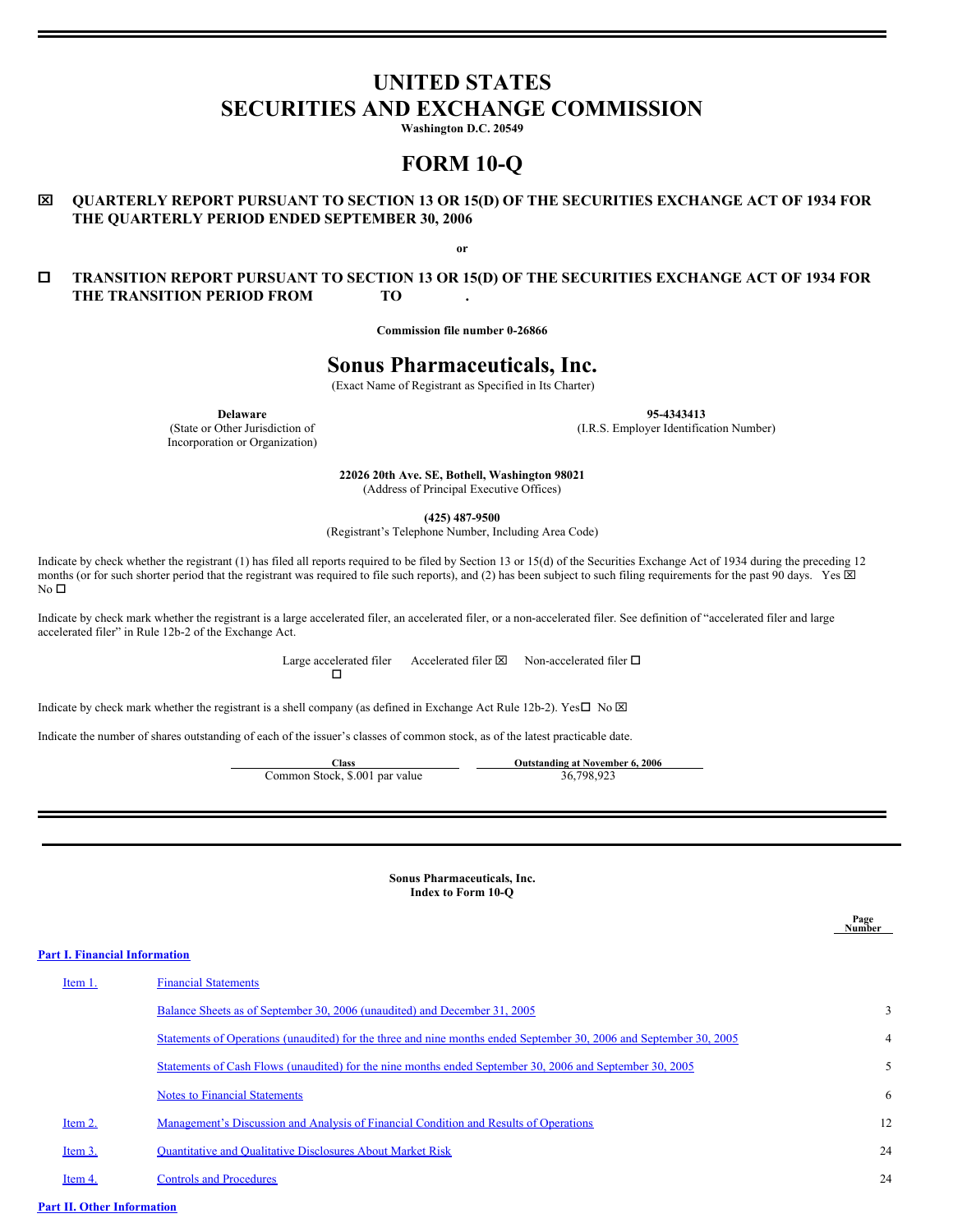$\frac{1}{2}$  [Exhibits](#page-17-0) 32

Items 1, 2, 3, 4, and 5 are not applicable and therefore have been omitted.

2

## <span id="page-1-0"></span>**Part I. Financial Information**

<span id="page-1-1"></span>**Item 1. Financial Statements**

## <span id="page-1-2"></span>**Sonus Pharmaceuticals, Inc. Balance Sheets**

|                                                                                                                                                                                                                      | September 30,<br>2006 |                 | December 31,<br>2005 |                |
|----------------------------------------------------------------------------------------------------------------------------------------------------------------------------------------------------------------------|-----------------------|-----------------|----------------------|----------------|
| <b>Assets</b>                                                                                                                                                                                                        |                       | (unaudited)     |                      |                |
| Current assets:                                                                                                                                                                                                      |                       |                 |                      |                |
| Cash and cash equivalents                                                                                                                                                                                            | $\mathbf S$           | 44,189,743      | $\mathbb{S}$         | 49,317,845     |
| Marketable securities                                                                                                                                                                                                |                       | 16,686,187      |                      |                |
| Accounts receivable from Schering AG                                                                                                                                                                                 |                       | 9,672,316       |                      | 7,056,640      |
| Other current assets                                                                                                                                                                                                 |                       | 239,008         |                      | 341,787        |
| Total current assets                                                                                                                                                                                                 |                       | 70,787,254      |                      | 56,716,272     |
| Equipment, furniture and leasehold improvements, net                                                                                                                                                                 |                       | 1,239,800       |                      | 1,006,403      |
| Long term receivable from Schering AG                                                                                                                                                                                |                       |                 |                      | 87,500         |
| Other assets                                                                                                                                                                                                         |                       | 80.232          |                      | 103,739        |
| <b>Total assets</b>                                                                                                                                                                                                  | \$                    | 72,107,286      | \$                   | 57,913,914     |
| <b>Liabilities and Stockholders' Equity</b>                                                                                                                                                                          |                       |                 |                      |                |
| Current liabilities:                                                                                                                                                                                                 |                       |                 |                      |                |
| Accounts payable                                                                                                                                                                                                     | $\mathbb{S}$          | 393,376         | $\mathbb{S}$         | 1.260.513      |
| Accrued expenses                                                                                                                                                                                                     |                       | 9.097.253       |                      | 4,407,844      |
| Accounts payable to Schering AG                                                                                                                                                                                      |                       | 866,000         |                      |                |
| Deferred revenue from Schering AG                                                                                                                                                                                    |                       | 5,545,919       |                      | 5,545,920      |
| Current portion of lease obligations                                                                                                                                                                                 |                       | 21,873          |                      | 27,410         |
| Total current liabilities                                                                                                                                                                                            |                       | 15,924,421      |                      | 11,241,687     |
| Deferred revenue from Schering AG, less current portion                                                                                                                                                              |                       | 6,927,174       |                      | 11,086,612     |
| Lease obligations, less current portion                                                                                                                                                                              |                       |                 |                      | 14,763         |
| Other liabilities                                                                                                                                                                                                    |                       | 75,037          |                      | 307,060        |
| Commitments and contingencies                                                                                                                                                                                        |                       |                 |                      |                |
| Stockholders' equity:                                                                                                                                                                                                |                       |                 |                      |                |
| Preferred stock; \$.001 par value; 5,000,000 authorized; no shares issued or outstanding<br>Common stock; \$.001 par value; 75,000,000 shares authorized, 36,798,923 and 30,565,746 shares issued and outstanding at |                       |                 |                      |                |
| September 30, 2006 and December 31, 2005, respectively                                                                                                                                                               |                       | 153,895,769     |                      | 123,443,666    |
| Accumulated deficit                                                                                                                                                                                                  |                       | (104, 725, 907) |                      | (88, 187, 373) |
| Accumulated other comprehensive gain                                                                                                                                                                                 |                       | 10,792          |                      | 7,499          |
| Total stockholders' equity                                                                                                                                                                                           |                       | 49.180.654      |                      | 35,263,792     |
| Total liabilities and stockholders' equity                                                                                                                                                                           | \$                    | 72,107,286      | \$                   | 57,913,914     |

See accompanying notes.

## 3

## **Sonus Pharmaceuticals, Inc.**

**Statements of Operations**

<span id="page-1-3"></span>**(Unaudited)**

|                                        | <b>Three Months</b><br><b>Ended September 30.</b> |              |  |                                 | <b>Nine Months</b><br><b>Ended September 30.</b> |  |            |
|----------------------------------------|---------------------------------------------------|--------------|--|---------------------------------|--------------------------------------------------|--|------------|
|                                        |                                                   | 2006         |  | 2005                            | 2006                                             |  | 2005       |
| Revenue:                               |                                                   |              |  |                                 |                                                  |  |            |
| Collaboration revenue from Schering AG |                                                   | 4,931,212 \$ |  | $\hspace{0.1mm}-\hspace{0.1mm}$ | 16,498,417 \$<br>S                               |  | __         |
|                                        |                                                   |              |  |                                 |                                                  |  |            |
| Operating expenses:                    |                                                   |              |  |                                 |                                                  |  |            |
| Research and development               |                                                   | 10,281,055   |  | 7,978,606                       | 29,640,135                                       |  | 13,970,920 |
| General and administrative             |                                                   | 1,786,317    |  | 1,063,596                       | 5,442,235                                        |  | 4,102,232  |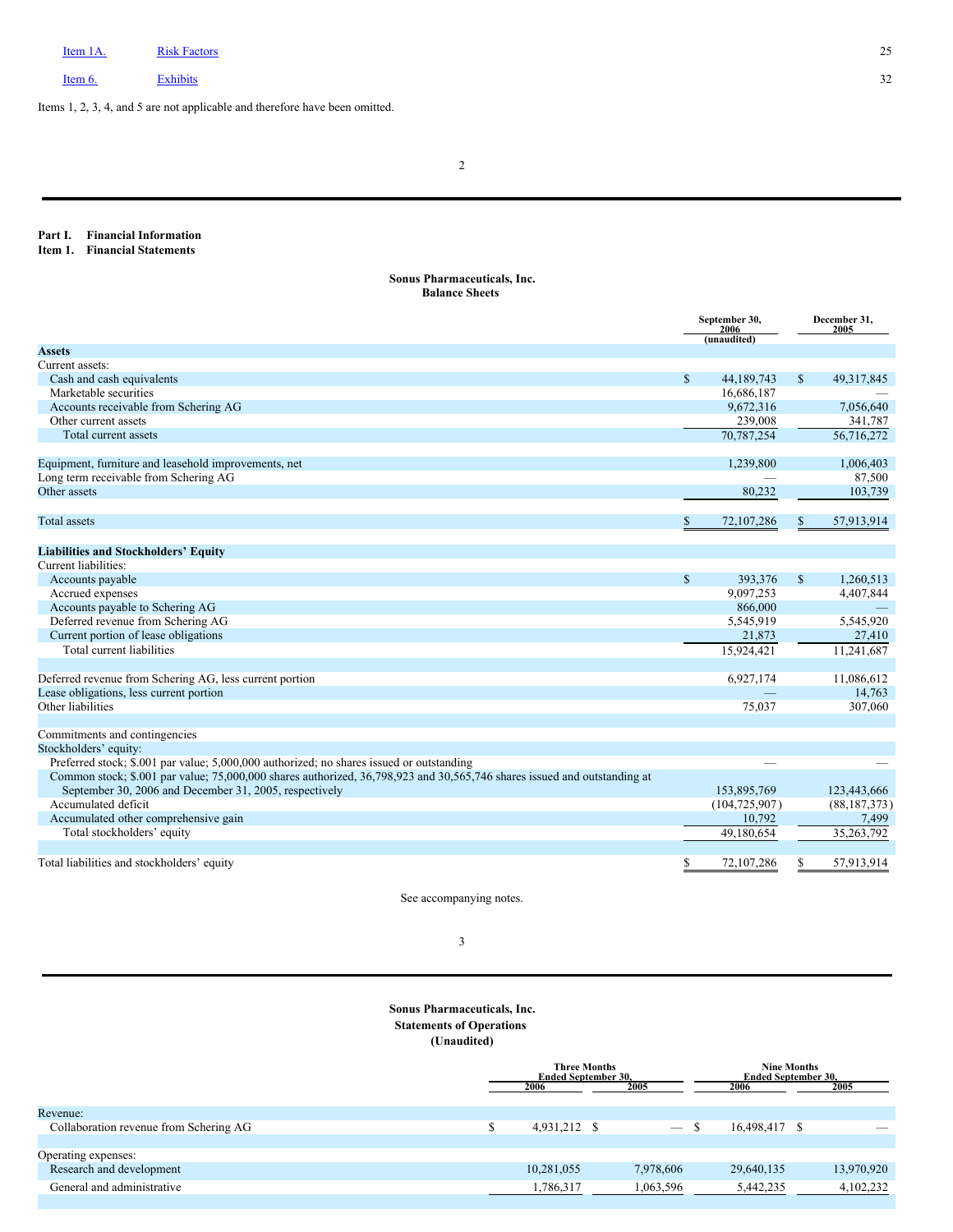| Total operating expenses                                           | 12,067,372                   | 9,042,202        | 35,082,370          | 18,073,152     |
|--------------------------------------------------------------------|------------------------------|------------------|---------------------|----------------|
| Operating loss                                                     | (7, 136, 160)                | (9,042,202)      | (18, 583, 953)      | (18,073,152)   |
| Other income (expense):                                            |                              |                  |                     |                |
| Other income (expense)                                             | 3,594                        |                  | (44, 447)           | 4,160          |
| Interest income                                                    | 840,384                      | 135,856          | 2,092,362           | 300,901        |
| Interest expense                                                   | (663)                        | (1,320)          | (2, 496)            | (5,662)        |
| Total other income, net                                            | 843,315                      | 134,536          | 2,045,419           | 299,399        |
| Net loss                                                           | $(6,292,845)$ \$             | $(8,907,666)$ \$ | $(16, 538, 534)$ \$ | (17, 773, 753) |
| Basic and diluted net loss per share                               | $\mathcal{S}$<br>$(0.17)$ \$ | $(0.37)$ \$      | $(0.49)$ \$         | (0.80)         |
| Shares used in computation of basic and diluted net loss per share | 36,793,772                   | 23,831,912       | 34,036,401          | 22,187,457     |

See accompanying notes.

## <span id="page-2-0"></span>4

## **Sonus Pharmaceuticals, Inc. Statements of Cash Flows (Unaudited)**

|                                                                                       | <b>Nine Months Ended</b><br>September 30. |               |              |
|---------------------------------------------------------------------------------------|-------------------------------------------|---------------|--------------|
|                                                                                       | 2006                                      |               | 2005         |
| <b>Operating activities:</b>                                                          |                                           |               |              |
| Net loss                                                                              | \$<br>(16, 538, 534)                      | <sup>\$</sup> | (17,773,753) |
| Adjustments to reconcile net loss to net cash used in operating activities:           |                                           |               |              |
| Depreciation                                                                          | 442,827                                   |               | 459,194      |
| Non-cash stock-based compensation                                                     | 1,481,111                                 |               | 3,462        |
| Accretion related to cash equivalent/marketable securities                            | (41,904)                                  |               | (76, 556)    |
| Gain on sale of capital equipment                                                     |                                           |               | (4,160)      |
| Changes in operating assets and liabilities:                                          |                                           |               |              |
| Accounts receivable from Schering AG                                                  | (2,615,676)                               |               |              |
| Other current assets                                                                  | 102,779                                   |               | 317,268      |
| Long term receivable from Schering AG                                                 | 87,500                                    |               |              |
| Other long term assets                                                                | 23,507                                    |               |              |
| Accounts payable                                                                      | (867, 137)                                |               | 780,846      |
| Accrued expenses                                                                      | 4,689,409                                 |               | 1,535,740    |
| Accounts payable to Schering AG                                                       | 866,000                                   |               |              |
| Deferred revenue from Schering AG                                                     | (4,159,439)                               |               |              |
| Other liabilities                                                                     | (232, 023)                                |               | (48,024)     |
| Net cash used in operating activities                                                 | (16, 761, 580)                            |               | (14,805,983) |
|                                                                                       |                                           |               |              |
| <b>Investing activities:</b>                                                          |                                           |               |              |
| Purchases of capital equipment and leasehold improvements                             | (676, 224)                                |               | (87, 654)    |
| Proceeds from sale of capital equipment                                               |                                           |               | 4,160        |
| Purchases of marketable securities                                                    | (16,640,990)                              |               |              |
| Proceeds from sales of marketable securities                                          |                                           |               | 7,421,319    |
| Proceeds from maturities of marketable securities                                     |                                           |               | 11,959,951   |
| Net cash (used in) provided by investing activities                                   | (17, 317, 214)                            |               | 19,297,776   |
|                                                                                       |                                           |               |              |
| <b>Financing activities:</b>                                                          |                                           |               |              |
| Proceeds from issuance of common stock under equity financings, net of issuance costs | 28,570,451                                |               | 16,645,583   |
| Proceeds from exercise of common stock warrants                                       | 301,330                                   |               | 920,250      |
| Proceeds from issuance of common stock under employee benefit plans                   | 99,211                                    |               | 145,263      |
| Payments on lease obligations                                                         | (20, 300)                                 |               | (72,008)     |
| Net cash provided by financing activities                                             | 28,950,692                                |               | 17,639,088   |
|                                                                                       |                                           |               |              |
| Change in cash and cash equivalents for the period                                    | (5, 128, 102)                             |               | 22,130,881   |
| Cash and cash equivalents at beginning of period                                      | 49, 317, 845                              |               | 416,847      |
| Total cash and cash equivalents                                                       |                                           |               |              |
|                                                                                       | \$<br>44,189,743                          | \$            | 22,547,728   |
|                                                                                       |                                           |               |              |
| Supplemental cash flow information:                                                   |                                           |               |              |
| Interest paid                                                                         | \$<br>2.496                               | \$            | 5.662        |

<span id="page-2-1"></span>See accompanying notes.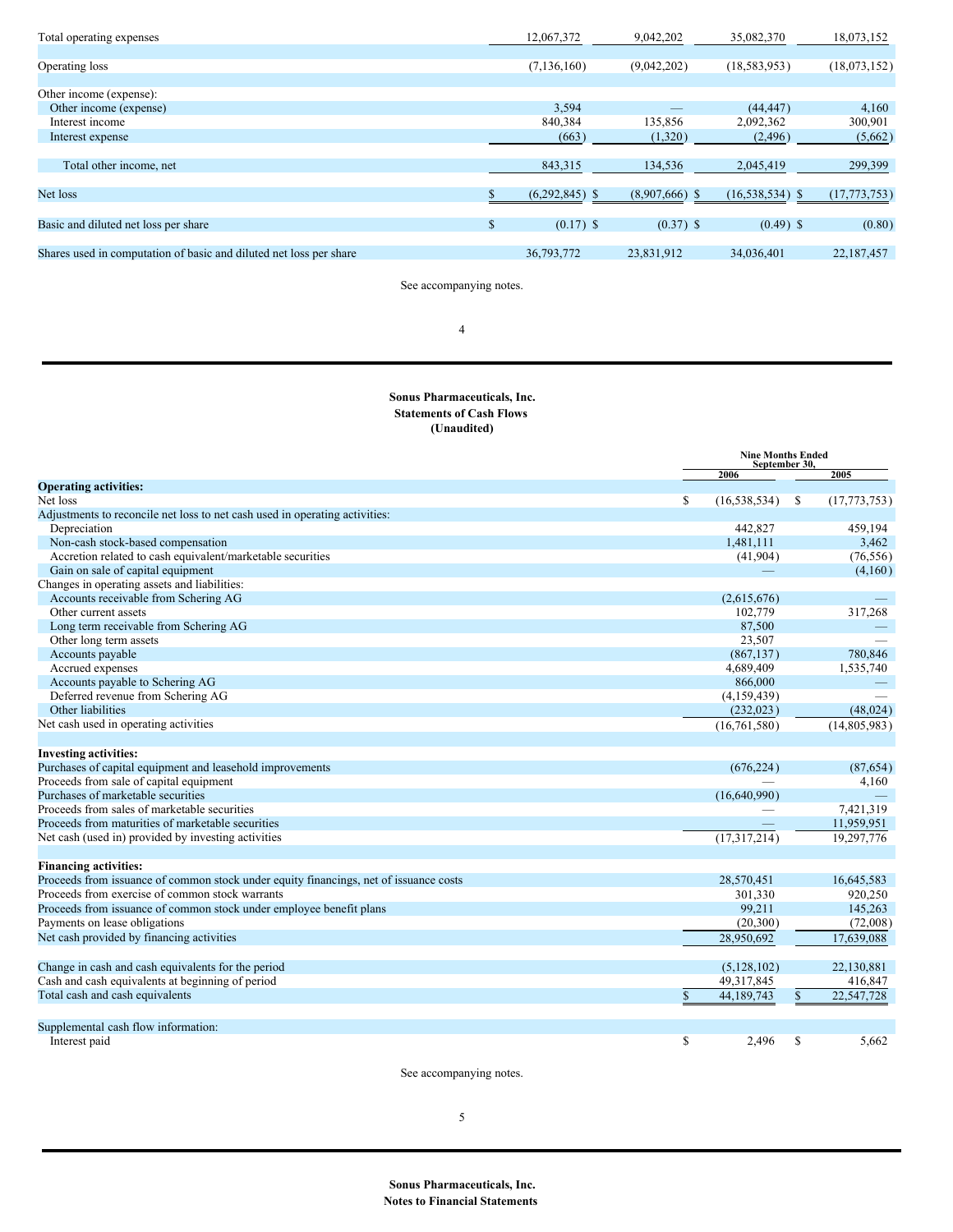#### **(Unaudited)**

## **1. Basis of Presentation**

The unaudited financial statements have been prepared in accordance with generally accepted accounting principles for interim financial information and with the instructions to Form 10-Q. Accordingly, they do not include all of the information and footnotes required to be presented for complete financial statements. The accompanying financial statements reflect all adjustments (consisting only of normal recurring items) which are, in the opinion of management, necessary for a fair presentation of the results for the interim periods presented. The accompanying Balance Sheet at December 31, 2005 has been derived from audited financial statements included in the Company's Annual Report on Form 10-K for the year then ended. The financial statements and related disclosures have been prepared with the assumption that users of the interim financial information have read or have access to the audited financial statements for the preceding fiscal year. Accordingly, these financial statements should be read in conjunction with the audited financial statements and the related notes thereto included in the Annual Report on Form 10-K for the year ended December 31, 2005 and filed with the Securities and Exchange Commission on March 16, 2006. Certain prior year amounts have been reclassified to conform to the 2006 presentation.

#### *Recent Accounting Pronouncements*

On September 15, 2006, the FASB issued SFAS No. 157, "Fair Value Measurements" ("SFAS 157"). SFAS 157 defines fair value, establishes a framework for measuring fair value and expands disclosures about fair value measurements related to assets and liabilities. SFAS 157 is effective for fiscal years beginning after November 15, 2007. The Company is currently evaluating the potential impact of adopting SFAS 157.

On September 29, 2006, the FASB issued SFAS No. 158, "Employers' Accounting for Defined Benefits Pension and Other Postretirement Plans, an amendment of FASB Statements No. 87, 88, 106 and 132(R)" ("SFAS 158"). SFAS 158 requires an employer to recognize the funded status of defined benefit pension and other postretirement benefit plans as an asset or liability. SFAS 158 is effective for fiscal years beginning after December 15, 2006. As the Company does not provide any of these benefits, there will not be any financial statement impact related to the adoption of SFAS 158.

#### **2. Collaboration and License Agreement with Schering AG**

On October 17, 2005, the Company entered into a Collaboration and License Agreement with Schering AG, a German corporation, pursuant to which, among other things, the Company granted Schering an exclusive, worldwide license to its TOCOSOL Paclitaxel anti-cancer product candidate (the "Product"). With respect to the Product, Schering paid Sonus an upfront license fee of \$20 million and pays Sonus for research and development services performed equal to 50% of eligible Product research and development costs. In addition, Schering may pay Sonus (i) product milestone payments of up to \$132 million upon the achievement of certain U.S., European Union and Japanese clinical and regulatory milestones, (ii) sales milestone payments of up to \$35 million upon the achievement of certain annual worldwide net sales, and (iii) upon commercialization, royalties ranging between 15-30% of annual net sales in the U.S., with the exact percentage to be determined based on the achievement of certain annual net sales thresholds, and royalties equal to 15% of the annual net sales outside the U.S. The parties have agreed to a development program consisting of the ongoing Phase 3 pivotal trial in metastatic breast cancer, and trials to support

|  |    | I<br>٦ |  |
|--|----|--------|--|
|  | ۰, |        |  |

launch of the Product and planned trials for additional indications. The Company has retained an option to exercise co-promotion rights in the U.S. and has also granted Schering the right of first negotiation on the novel camptothecin molecule Sonus is currently developing that is in Phase 1 clinical testing. In connection with the Collaboration and Licensing Agreement, the Company and an affiliate of Schering entered into a Securities Purchase Agreement whereby the Company sold 3,900,000 shares of common stock for an aggregate of \$15.7 million and warrants to purchase 975,000 shares of common stock for an aggregate purchase price of \$122,000.

During the nine month period ended September 30, 2006, the Company recognized revenue of \$4.1 million as amortization of the upfront license fee and an additional \$12.4 million related to research and development services performed for the Phase 3 trial for TOCOSOL Paclitaxel and related drug supply and manufacturing costs. The Company expects to recognize revenue related to amortization of the upfront fee and cost reimbursements through the end of the development period which is currently estimated as the end of 2008. The estimated development period represents the currently estimated date for FDA approval assuming no further research is required and the results of the Phase 3 trial successfully meet its endpoints. As the full clinical development program for TOCOSOL Paclitaxel, including other potential indications and geographic locations is still being finalized in collaboration with Schering AG, we cannot estimate the total costs or expected reimbursements at this time. The Company reduced the revenue to be recognized over the development period related to the \$20 million upfront license payment by \$2.3 million. This represented the excess fair value of the warrants purchased by an affiliate of Schering above the amount paid in connection with its equity investment in Sonus. This adjustment was made because both the equity investment and the upfront payment were considered to be a single unit of accounting. As of September 30, 2006, the Company had \$12.4 million in deferred revenue related to the unamortized upfront payment (net of the adjustment for the warrant valuation) as well as \$9.7 million in receivables from Schering AG on its balance sheet.

## **3. Accrued Expenses**

Accrued expenses consist of the following:

|                        | September 30,<br>2006 | December 31.<br>2005 |
|------------------------|-----------------------|----------------------|
| Clinical trials        | \$ 6,606,338          | \$2.224,447          |
| Product manufacturing  | 1.350.423             | 438.332              |
| Compensation           | 1.019.703             | 1,455,329            |
| Other                  | 120.789               | 289,736              |
| Total accrued expenses | \$9.097.253           | \$4.407.844          |

#### **4. Comprehensive Income (Loss)**

|                                      | Three months ended<br>September 30, |             |  |             | Nine months ended<br>September 30, |                |  |
|--------------------------------------|-------------------------------------|-------------|--|-------------|------------------------------------|----------------|--|
|                                      |                                     | 2006        |  | 2005        | 2006                               | 2005           |  |
| Net loss                             |                                     | (6.292.845) |  | (8.907,666) | \$(16, 538, 534)                   | \$(17,773,753) |  |
| Unrealized gain (loss) on cash       |                                     |             |  |             |                                    |                |  |
| equivalent and marketable securities |                                     | (3.363)     |  | 15.628      | 3.293                              | 36.436         |  |
| Comprehensive loss                   |                                     | (6.296.208) |  | (8.892.038) | \$(16, 535, 241)                   | \$(17,737,317) |  |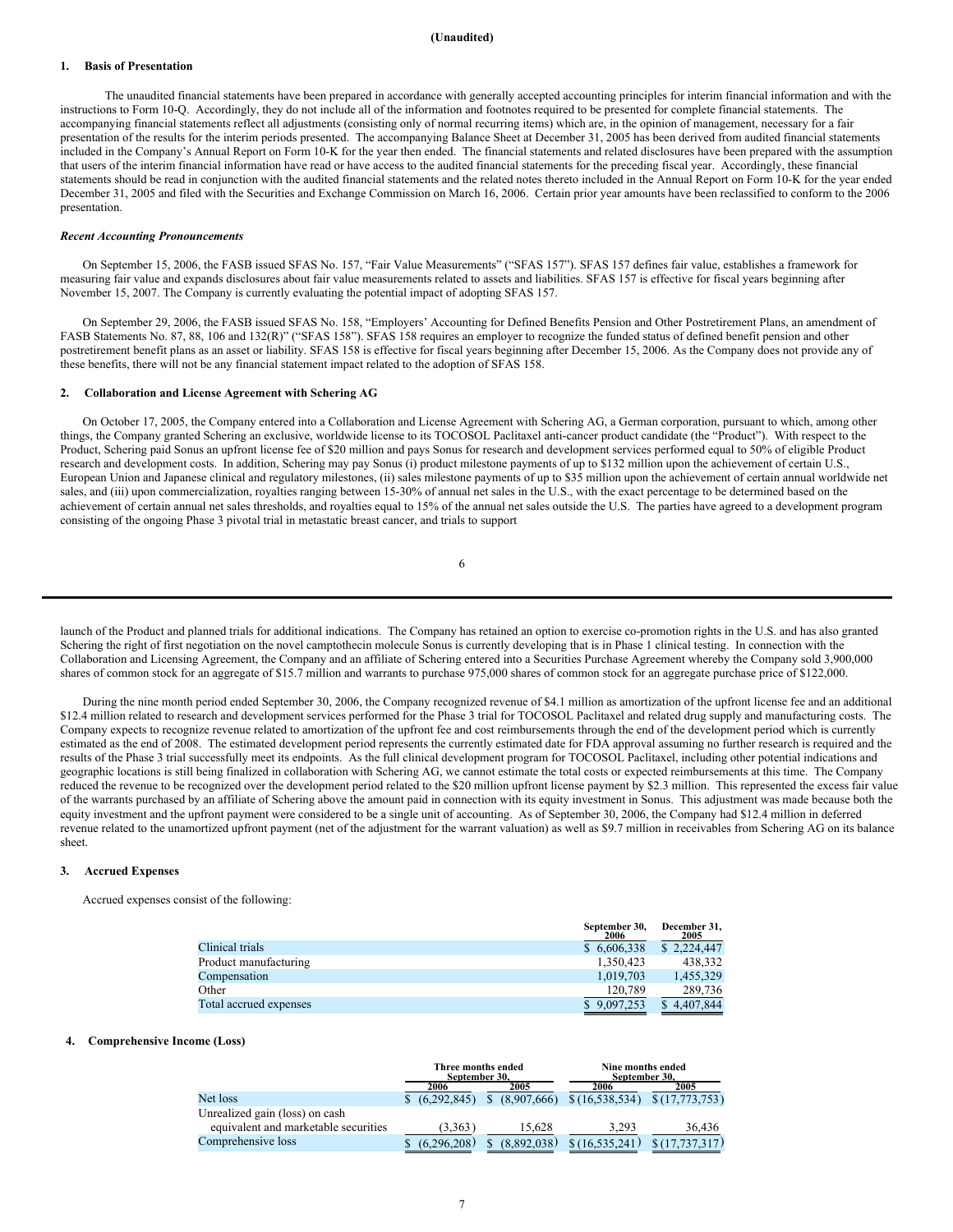#### **5. Stockholders' Equity**

#### *Common Stock Issuances*

On May 2, 2006, the Company closed on the issuance of approximately 6.1 million shares of common stock in a registered direct offering for gross proceeds of \$30.6 million (approximately \$28.6 million net of transaction costs). The common stock was sold at a price of \$5.00 per share and was previously registered through a shelf registration statement on Form S-3 that was declared effective by the SEC in April, 2006. This was the only financing during the nine month period ended September 30, 2006.

During the third quarter of 2006, the Company recorded \$26,361 in proceeds from the issuance of 6,478 shares of common stock from the issuance of shares under employee benefit programs. No common stock warrants were exercised during the third quarter. For the nine months ended September 30, 2006, the Company recorded \$301,330 in proceeds from the issuance of 73,675 shares of common stock from the exercise of common stock warrants, in addition to \$99,211 in proceeds from the issuance of 29,502 shares of common stock from the issuance of shares under employee benefit programs.

#### *Employee Stock Plans*

The Company has stock option plans whereby shares of common stock are reserved for future issuance pursuant to stock option grants or other issuances. Under the 2000 Stock Incentive Plan, an incremental number of shares equal to four percent of the Company's common stock outstanding as of December 31 of each year commencing December 31, 2000 are made available for issuance under the plan up to a lifetime maximum of five million shares. The Company expects to reach the five million share cap on December 31, 2006. Employee stock options vest over a period of time determined by the Board of Directors, generally four years, and director stock options are generally fully vested on the date of grant. Stock options are granted at the fair market value on the date of grant and generally expire ten years from the date of grant.

The Company has an employee stock purchase plan whereby employees may contribute up to 15% of their compensation to purchase shares of the Company's common stock at 85% of the stock's fair market value at the lower of the beginning or end of each six-month offering period. At September 30, 2006, approximately 94,500 shares remain available for purchase by employees under the plan.

#### *Adoption of SFAS 123R*

The Company adopted the requirements of SFAS No. 123 (revised 2004), "*Share-Based Payment,*" (or "SFAS 123R") on January 1, 2006, utilizing the "modified prospective" method. The Company uses the Black-Scholes-Merton option pricing model as the most appropriate fair-value method for its awards and recognizes compensation cost on a straight-line basis over its awards' vesting periods in accordance with the provisions of SFAS 123R. In valuing its options using the Black-Scholes-Merton option pricing model, the Company makes assumptions about risk-free interest rates, dividend yields, volatility and weighted average expected lives, including estimated forfeiture rates, of the options. Risk-free interest rates are derived from United States treasury securities as of the option grant date. Dividend yields are based on the Company's historical dividend payments, which have been zero to date. Volatility is derived from the historical volatility of the Company's common stock as traded on NASDAQ. Forfeiture rates are estimated using historical actual forfeiture rates that resulted over the estimated life of the option grant for options granted as of the beginning of the forfeiture measurement period. These rates are adjusted on a quarterly basis and any change in compensation expense is recognized in the period of the change. The weighted average expected life of the options is based on historical experience of option exercises and the average vesting option schedule.

For unvested awards granted prior to the adoption date, compensation expense is based on the original grant date fair value measurement under SFAS 123, "Accounting for Stock-Based Compensation". We currently believe that the assumptions used to generate those fair values are appropriate and therefore have not revised those calculations.

## 8

## *Prior to the adoption of SFAS 123R*

The Company previously applied Accounting Principles Board (APB) Opinion No. 25, "Accounting for Stock Issued to Employees," and related Interpretations and provided the required pro forma disclosures of SFAS No. 123.

The pro-forma information for the three and nine month periods ended September 30, 2005 was as follows:

|                                                                                                  | <b>Three Months Ended</b><br>September 30, 2005 | <b>Nine Months Ended</b><br>September 30, 2005 |
|--------------------------------------------------------------------------------------------------|-------------------------------------------------|------------------------------------------------|
| Net loss, as reported                                                                            | \$<br>$(8,907,666)$ \$                          | (17, 773, 753)                                 |
| Add: Stock-based employee compensation expense included in<br>reported net loss                  |                                                 | 3,462                                          |
| Deduct:Stock-based employee compensation expense<br>determined under the fair value based method | (385,498)                                       | (1,242,618)                                    |
| Pro forma net loss                                                                               | (9,293,164)                                     | (19,012,909)                                   |
| Earnings per share:                                                                              |                                                 |                                                |
| Basic and diluted-as reported                                                                    | (0.37)                                          | (0.80)                                         |
| Basic and diluted-pro forma                                                                      | (0.39)                                          | (0.86)                                         |

## *Impact of the adoption of SFAS 123R*

The Company elected to implement SFAS 123R using the modified prospective application method. Accordingly, during the nine months ended September 30, 2006, the Company recorded stock-based compensation expense totaling the amount that would have been recognized had the fair value method been applied since the effective date of SFAS 123 for unvested options outstanding as of January 1, 2006 and recorded compensation expense under the provisions of SFAS 123R for options granted during the nine month period ended September 30, 2006. Previously reported amounts have not been restated. As the Company uses a full valuation allowance with respect to deferred taxes, the adoption of SFAS 123R had no impact on deferred taxes or cash flow. The effect of recording stock-based compensation for the three and nine month periods ended September 30, 2006 was as follows: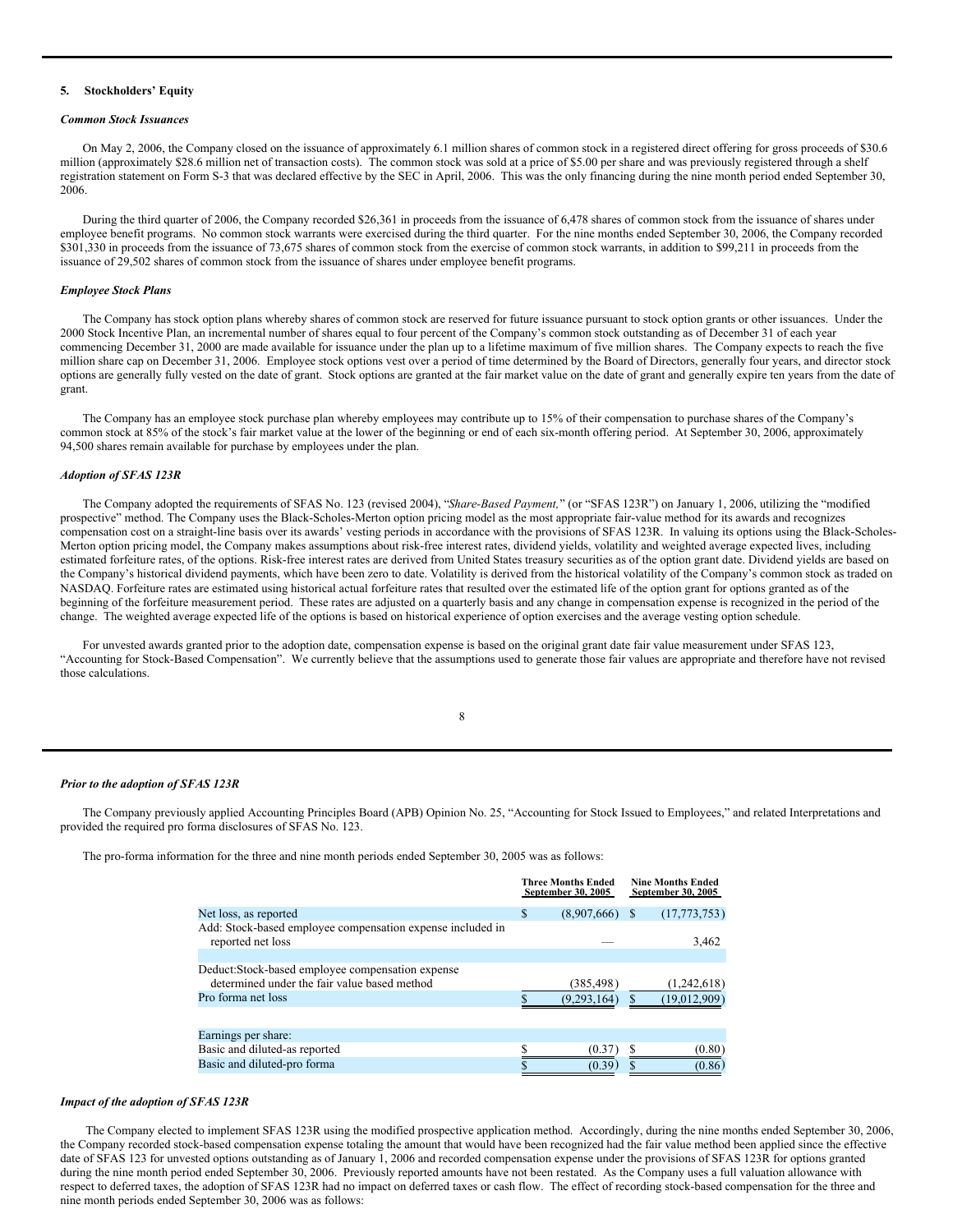|                                        | <b>Three Months Ended</b><br><b>September 30, 2006</b> | <b>Nine Months Ended</b><br><b>September 30, 2006</b> |             |  |  |
|----------------------------------------|--------------------------------------------------------|-------------------------------------------------------|-------------|--|--|
| Stock-based compensation expense:      |                                                        |                                                       |             |  |  |
| General & administrative               | \$<br>(208, 208)                                       | S                                                     | (808, 142)  |  |  |
| Research & development                 | (225, 313)                                             |                                                       | (672,969)   |  |  |
| Total stock-based compensation expense | (433, 521)                                             |                                                       | (1,481,111) |  |  |
| Tax effect on stock-based compensation |                                                        |                                                       |             |  |  |
| Net effect on income                   | (433,521                                               |                                                       | (1,481,111) |  |  |
|                                        |                                                        |                                                       |             |  |  |
| Effect on earnings per share:          |                                                        |                                                       |             |  |  |
| Basic and diluted                      | (0.01)                                                 |                                                       | (0.04)      |  |  |
|                                        |                                                        |                                                       |             |  |  |

As of January 1, 2006, the Company had an unrecorded deferred stock-based compensation balance related to stock options of \$5.4 million before estimated forfeitures. In the Company's pro forma disclosures prior to the adoption of SFAS 123R, the Company accounted for forfeitures upon occurrence.

9

SFAS 123R requires forfeitures to be estimated at the time of grant and revised if necessary in subsequent periods if actual forfeitures differ from those estimates. Accordingly, as of January 1, 2006, the Company estimated that the stock-based compensation for the awards not expected to vest was \$1.2 million, and therefore, the proforma deferred stock-based compensation balance related to stock options was adjusted to \$4.2 million after estimated forfeitures.

As of September 30, 2006, the proforma deferred stock-based compensation balance related to stock options after adjusting for estimated forfeitures was \$3.8 million and will be recognized over an estimated weighted average period of 2.2 years.

The fair value of each stock option used in the calculations under SFAS 123R is estimated using the Black-Scholes-Merton option pricing model. The assumptions used in this model include (1) the stock price at grant date, (2) the exercise price, (3) an estimated option life of four years, (4) no expected dividends for each period presented, (5) stock price volatility factor of 68.5% and 81.3% as of September 30, 2006 and 2005, respectively, (6) forfeiture rate of 13.1% as of September 30, 2006, and (7) a risk-free interest rate of 4.8% and 4.0% as of September 30, 2006 and 2005, respectively.

The Black-Scholes-Merton option pricing model was developed for use in estimating the fair value of short-lived exchange traded options that have no vesting restrictions and are fully transferable. In addition, option pricing models require the input of highly subjective assumptions, including the option's expected life and the price volatility of the underlying stock. The Company will evaluate its assumptions on a regular basis. These evaluations may result in changes to assumptions which may have a material effect on compensation expense recorded under SFAS 123R. There have been minor changes in forfeiture rates during the nine month period ended September 30, 2006, but the impact has been immaterial.

## *Stock Option Activity*

The following is a summary of option activity through September 30, 2006:

|                    |                                                | <b>Options Outstanding</b> |             |                                               |  |
|--------------------|------------------------------------------------|----------------------------|-------------|-----------------------------------------------|--|
|                    | <b>Shares</b><br><b>Available for</b><br>Grant | Number of<br><b>Shares</b> |             | Weighted-<br>Average<br><b>Exercise Price</b> |  |
| December 31, 2005  | 1,652,431                                      | 3,819,170                  | S           | 4.66                                          |  |
| Grants             | (35,000)                                       | 35,000                     |             | 5.69                                          |  |
| Exercises          |                                                | (10,000)                   |             | 0.88                                          |  |
| Cancellations      | 10.000                                         | (14,500)                   |             | 4.98                                          |  |
| March 31, 2006     | 1,627,431                                      | 3,829,670                  | $\mathbf S$ | 4.68                                          |  |
|                    |                                                |                            |             |                                               |  |
| <b>Grants</b>      | (313,000)                                      | 313,000                    |             | 5.24                                          |  |
| Exercises          |                                                |                            |             |                                               |  |
| Cancellations      | 3,103                                          | (3,103)                    |             | 4.83                                          |  |
| June 30, 2006      | 1,317,534                                      | 4,139,567                  | S           | 4.72                                          |  |
|                    |                                                |                            |             |                                               |  |
| Grants             | (53,750)                                       | 53,750                     |             | 4.57                                          |  |
| Exercises          |                                                | (1,410)                    |             | 1.84                                          |  |
| Cancellations      | 1,837                                          | (7,087)                    |             | 6.43                                          |  |
| September 30, 2006 | 1.265.621                                      | 4,184,820                  | \$          | 4.72                                          |  |

10

The intrinsic value of options exercised during the third quarters of 2006 and 2005 was \$4,000 and \$0, respectively. The estimated fair value of shares vested during the third quarters of 2006 and 2005 was \$397,420 and \$488,229, respectively. The weighted-average estimated fair value of stock options granted during the three months ended September 30, 2006 and 2005 was \$2.73 and \$3.47, respectively, based on the assumptions in the Black-Scholes-Merton valuation model discussed above.

|                                       |                                           | <b>Options Outstanding</b>                                          |                                           | <b>Options Exercisable</b>                |                                                                        |  |                                           |  |
|---------------------------------------|-------------------------------------------|---------------------------------------------------------------------|-------------------------------------------|-------------------------------------------|------------------------------------------------------------------------|--|-------------------------------------------|--|
| Range of<br><b>Exercise</b><br>Prices | Number of<br><b>Shares</b><br>Outstanding | Weighted-<br>Average<br>Remaining<br>Contractual Life<br>(in years) | Weighted-<br>Average<br>Exercise<br>Price | Number of<br><b>Shares</b><br>Outstanding | Weighted-<br>Average<br>Remaining<br>Contractual<br>Life<br>(in years) |  | Weighted-<br>Average<br>Exercise<br>Price |  |
| $$0.63 - $1.46$                       | 227,475                                   | 4.17S                                                               | 0.73                                      | 227,475                                   | 4.17S                                                                  |  | 0.73                                      |  |
| $$1.46 - $3.72$                       | 1,090,257                                 | 7.33S                                                               | 2.85                                      | 744,407                                   | 7.02 S                                                                 |  | 2.75                                      |  |
| $$3.72 - $5.24$                       | 1.743.443                                 | 8.57                                                                | 4.92                                      | 397.895                                   | 6.92 S                                                                 |  | 4.70                                      |  |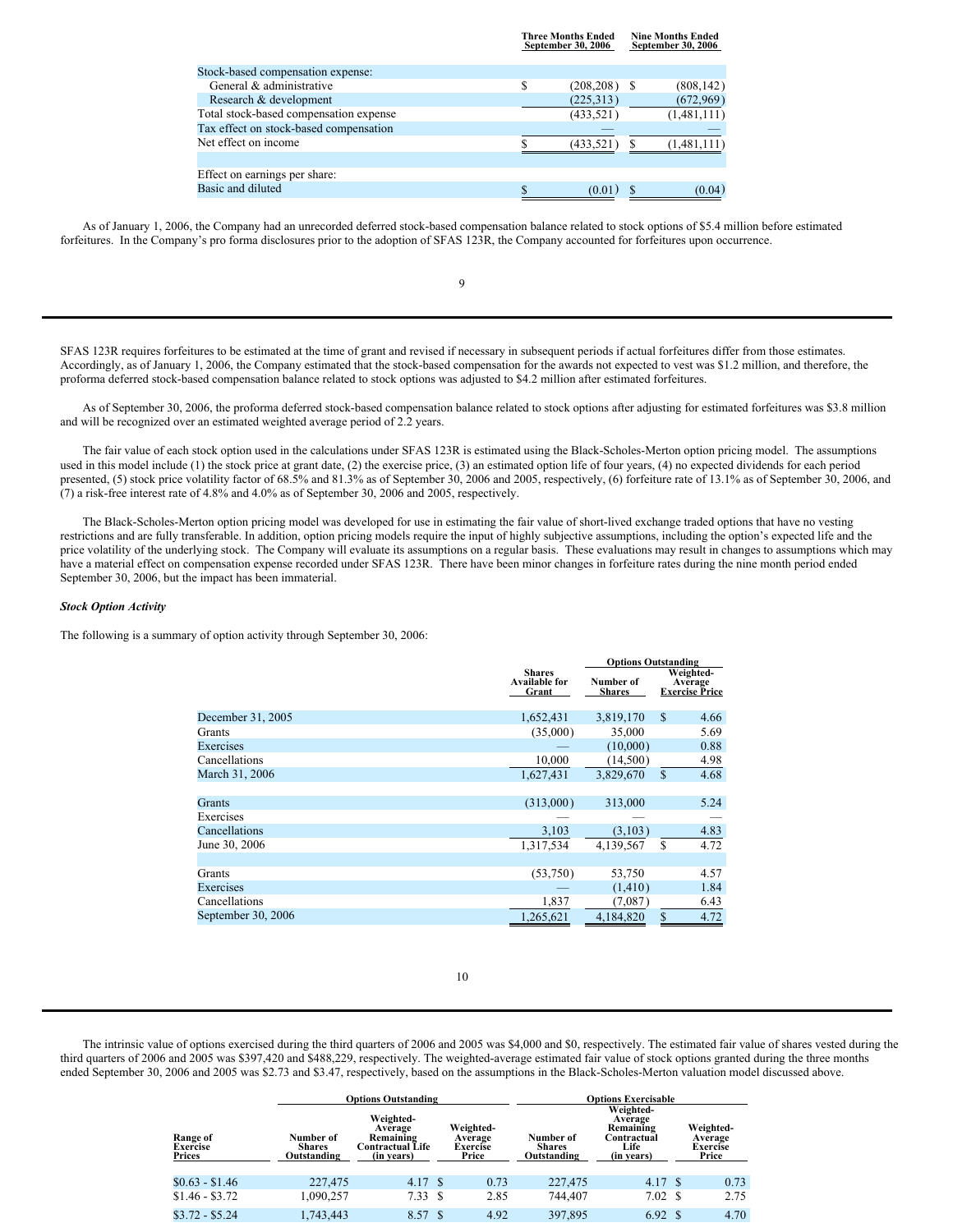<span id="page-6-0"></span>

| $$5.24 - $6.94$   | 910.358   | 5.18 \$ | 6.21  | 746,608   | 4.42 \$ | 6.27  |
|-------------------|-----------|---------|-------|-----------|---------|-------|
| $$6.94 - $8.08$$  | 185.654   | 5.41    | 7.97  | 180.705   | 5.36 \$ | 7.99  |
| $$8.08 - $20.50$  | 15.000    | l.06    | 19.75 | 15.000    | 1.07    | 19.75 |
| \$20.50 - \$44.00 | 12.633    | 0.1     | 39.77 | 12.633    | 1.08    | 39.77 |
|                   | 4.184.820 |         |       | 2.324.723 |         |       |

## **Item 2. MANAGEMENT'S DISCUSSION AND ANALYSIS OF FINANCIAL CONDITION AND RESULTS OF OPERATIONS**

## **Forward-Looking Statements**

This report contains certain forward-looking statements within the meaning of Section 27A of the Securities Act of 1933, as amended, and Section 21E of the Securities Exchange Act of 1934, as amended, and we intend that such forward-looking statements be subject to the safe harbors created thereby. Examples of these forward-looking statements include, but are not limited to:

- timing and amount of future contractual payments, product revenue and operating expenses;
- progress and preliminary results of clinical trials;
- our anticipated future capital requirements and the terms of any capital financing agreements;
- anticipated regulatory filings, requirements and future clinical trials; and
- market acceptance of our products and the estimated potential size of these markets.

While these forward-looking statements made by us are based on our current beliefs and judgments, they are subject to risks and uncertainties that could cause actual results to vary from the projections in the forward-looking statements. You should consider the risks below carefully in addition to other information contained in this report before engaging in any transaction involving shares of our common stock. If any of these risks occur, they could seriously harm our business, financial condition or results of operations. In such case, the trading price of our common stock could decline, and you may lose all or part of your investment.

The discussion and analysis set forth in this document contains trend analysis, discussions of regulatory status and other forward-looking statements. Actual results could differ materially from those projected in the forward-looking statement as a result of the following factors, among others:

- uncertainty of governmental regulatory requirements and lengthy approval process;
- future capital requirements and uncertainty of payments under corporate partnerships or additional funding through either debt or equity financings;
- dependence on the development and commercialization of products;
- future prospects heavily dependent on results of the Phase 3 trial for TOCOSOL Paclitaxel and subsequent commercialization should the product be approved by the FDA;
- history of operating losses and uncertainty of future financial results;
- dependence on third parties for funding, clinical development, manufacturing and distribution;
- dependence on key employees;
- uncertainty of U.S. or international legislative or administrative actions;
- competition and risk of competitive new products;
- limited manufacturing experience and dependence on a limited number of contract manufacturers and suppliers;
- ability to obtain and defend patents, protect trade secrets and avoid infringing patents held by third parties;
- limitations on third-party reimbursement for medical and pharmaceutical products;
- acceptance of our products by the medical community;
- potential for product liability issues and related litigation;
- potential for claims arising from the use of hazardous materials in our business;
- volatility in the value of our common stock; and
- continued listing on the NASDAQ Global Market (formerly NASDAQ National Market).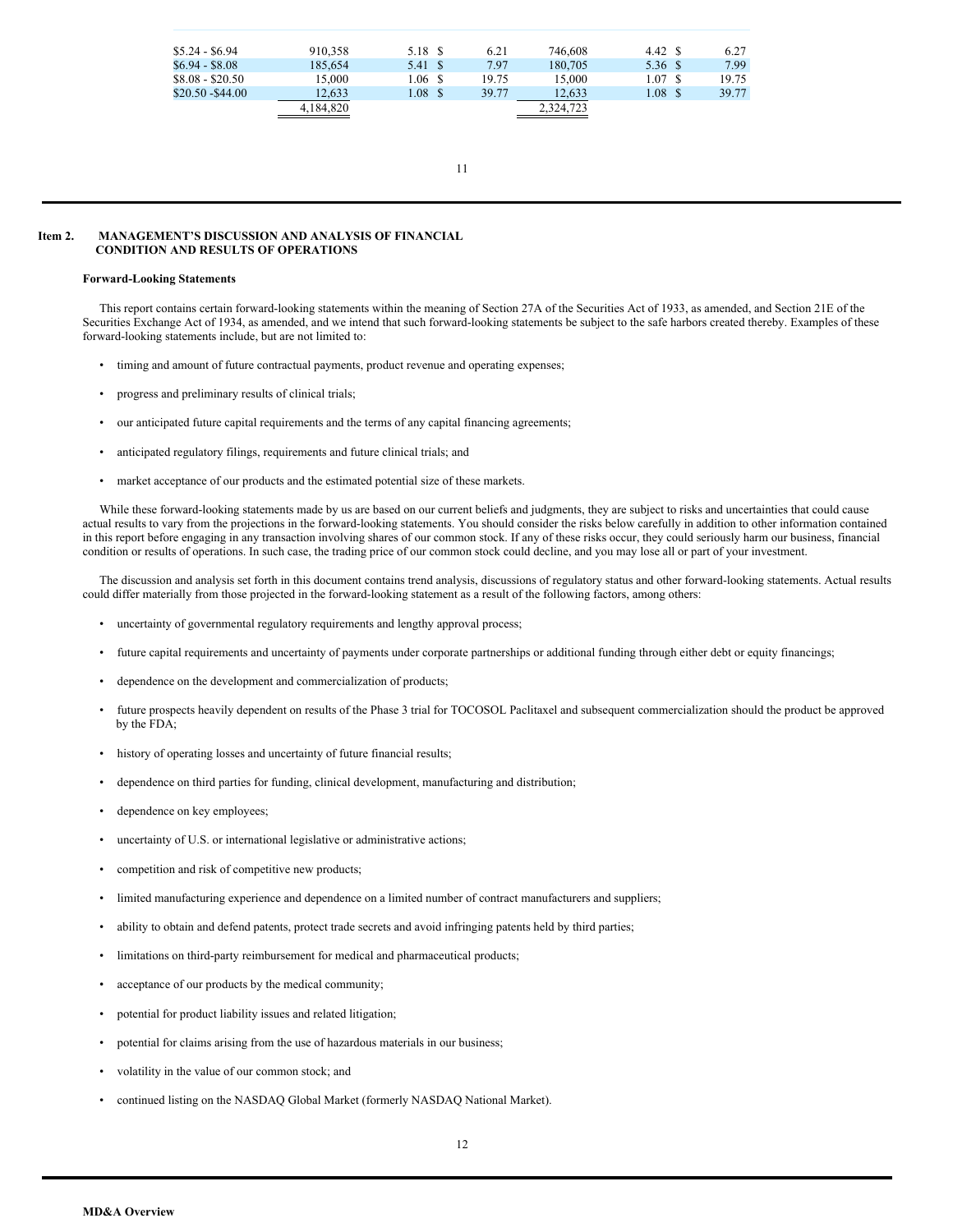In Management's Discussion and Analysis of Financial Condition and Results of Operations we explain the general financial condition and the results of operations for our Company, including:

- An overview of our business;
- Results of operations and why those results are different from the prior year; and
- The capital resources we currently have and possible sources of additional funding for future capital requirements.

#### **Business Overview**

Sonus Pharmaceuticals is focused on the development of cancer drugs that are designed to provide better efficacy, safety and tolerability, and are easier to use. Our business strategy is as follows:

- Develop proprietary formulations of cancer drugs and New Chemical Entities utilizing our  $TOCOSO<sup>®</sup>$  technology; and
- Identify and acquire products/technologies that are complementary to our focus in oncology in order to broaden our business and market opportunities.

## Proprietary TOCOSOL technology

Our novel, vitamin E-based emulsion technology has been designed to address the challenges of poorly soluble cancer drugs without the need for organic solvents. The technology uses vitamin E oil (a-tocopherol) and tocopherol derivatives to solubilize and formulate drugs with the goal of enhancing their efficacy, safety and delivery mechanisms. Drug products formulated with our TOCOSOL technology are ready-to-use, requiring no dilution or reconstitution.

### TOCOSOL Paclitaxel

Our lead oncology product candidate, TOCOSOL Paclitaxel, is a novel, nanodroplet formulation of paclitaxel, one of the world's most widely prescribed anticancer drugs. Paclitaxel, a member of the taxane family of cancer drugs, is the active ingredient in Taxol®, which is approved in the U.S. for the treatment of breast, ovarian and non-small cell lung cancers and Kaposi's sarcoma. Our product, TOCOSOL Paclitaxel, is a ready-to-use, injectable paclitaxel emulsion formulation. We believe that data from clinical trials conducted to-date suggest that TOCOSOL Paclitaxel:

- eliminates the need for cremophore which is used in Taxol and generic paclitaxel and has known toxicities;
- compares favorably with approved taxane products and other new paclitaxel formulations under development (safety and efficacy remain to be proven in Phase 3 testing of TOCOSOL Paclitaxel, which is currently underway);
- offers the convenience of a ready-to-use formulation that does not require preparation prior to administration;
- can be administered to patients by a short 15-minute infusion, compared to the one- to three-hour infusion that is typically required with Taxotere and Taxol or generic versions of paclitaxel;
- does not require any special intravenous (i.v.) tubing or filters; and
- can be administered in small volumes of 15 to 35 milliliters compared to volumes of several hundred milliliters of i.v. solution that are required for dosing of Taxol or Taxotere.

We concluded a Phase 1 study of TOCOSOL Paclitaxel in August 2002, with a total of 37 patients. The objectives of the Phase 1 study were to estimate the maximum tolerated dose of TOCOSOL Paclitaxel in patients with advanced cancers, and to evaluate the safety of repeated doses of TOCOSOL

## 13

Paclitaxel given every three weeks. In the Phase 1 study, 30 of the 37 patients were treated at doses ranging from 175 mg/m to 225 mg/m<sup>2</sup> every three weeks. The maximum tolerated dose (MTD) was estimated in this study to be 200 mg/m<sup>2</sup> every three weeks, slightly higher than the approved dose of Taxol at 175 mg/m<sup>2</sup> every three weeks. TOCOSOL Paclitaxel was generally well tolerated in all patients treated. All patients in the Phase 1 study had advanced cancers that were no longer responding to previous therapies or for which no standard therapy existed. Five patients with different types of cancers had objective partial responses during the course of the study, including four patients who had previously been treated with taxane-containing chemotherapy regimens (under RECIST, partial response is defined as reduction in the sum of the longest tumor dimensions of target lesions of <sup>3</sup>30% for at least four weeks, and no evidence of progressive disease elsewhere). Doselimiting toxicities included myalgia (muscle aches), fatigue, and neutropenia (low neutrophilic white blood cell count). No Grade 4 neuropathy (damage to the peripheral nerves) was seen at or below the estimated MTD in the Phase 1 study.

We initiated Phase 2a studies for TOCOSOL Paclitaxel in March 2002 to evaluate the safety and efficacy of TOCOSOL Paclitaxel in ovarian, non-small cell lung and bladder cancers using weekly dosing of the product. These were single agent, open label studies that enrolled patients who had progressive disease despite prior treatment with a standard chemotherapy regimen, but who had not previously received taxane chemotherapy. Each Phase 2a study began with a dose escalation phase to estimate the best tolerated dose of TOCOSOL Paclitaxel using weekly administration. The best tolerated dose was initially estimated to be 120 mg/m<sup>2</sup> per week in the ovarian and lung cancer trials, and 100 mg/m<sup>2</sup> per week in the bladder cancer trial, based on observations among a small number of patients treated for a few weeks. Subsequent review of actual doses administered across all patients in all studies over extended treatment periods indicated that patients assigned to receive weekly doses of 100 mg/m<sup>2</sup> or 120 mg/m<sup>2</sup> actually received similar cumulative doses over time, based on long-term tolerability.

Patient enrollment in the Phase 2a clinical trials was completed in the second quarter of 2003, and all patients have been evaluated by their physicians for efficacy results, including objective response rate, time to disease progression, and overall survival duration. Data review, confirmation and analysis are now complete, and databases have been locked. A total of 120 patients in the ovarian, non-small cell lung and bladder cancer studies were evaluable for objective response, which means that the patients received at least eight weekly cycles of TOCOSOL Paclitaxel and underwent CT scans to confirm anti-tumor responses according to RECIST. Final analyses of all data are now complete.

In the ovarian cancer study, 52 enrolled patients were evaluable for anti-tumor effect. Twenty of the 52 evaluable patients (38%; 95% Confidence Interval 25% - 53%) were reported as having objective responses, including three complete responses (under RECIST, complete response is defined as no evidence of remaining tumor, confirmed on two CT scans at least four weeks apart) and 17 partial responses; 15 additional patients were reported to have stable disease (stable disease is defined as less than a 30% decrease and no more than a 20% increase in the sum of the longest tumor diameters per RECIST).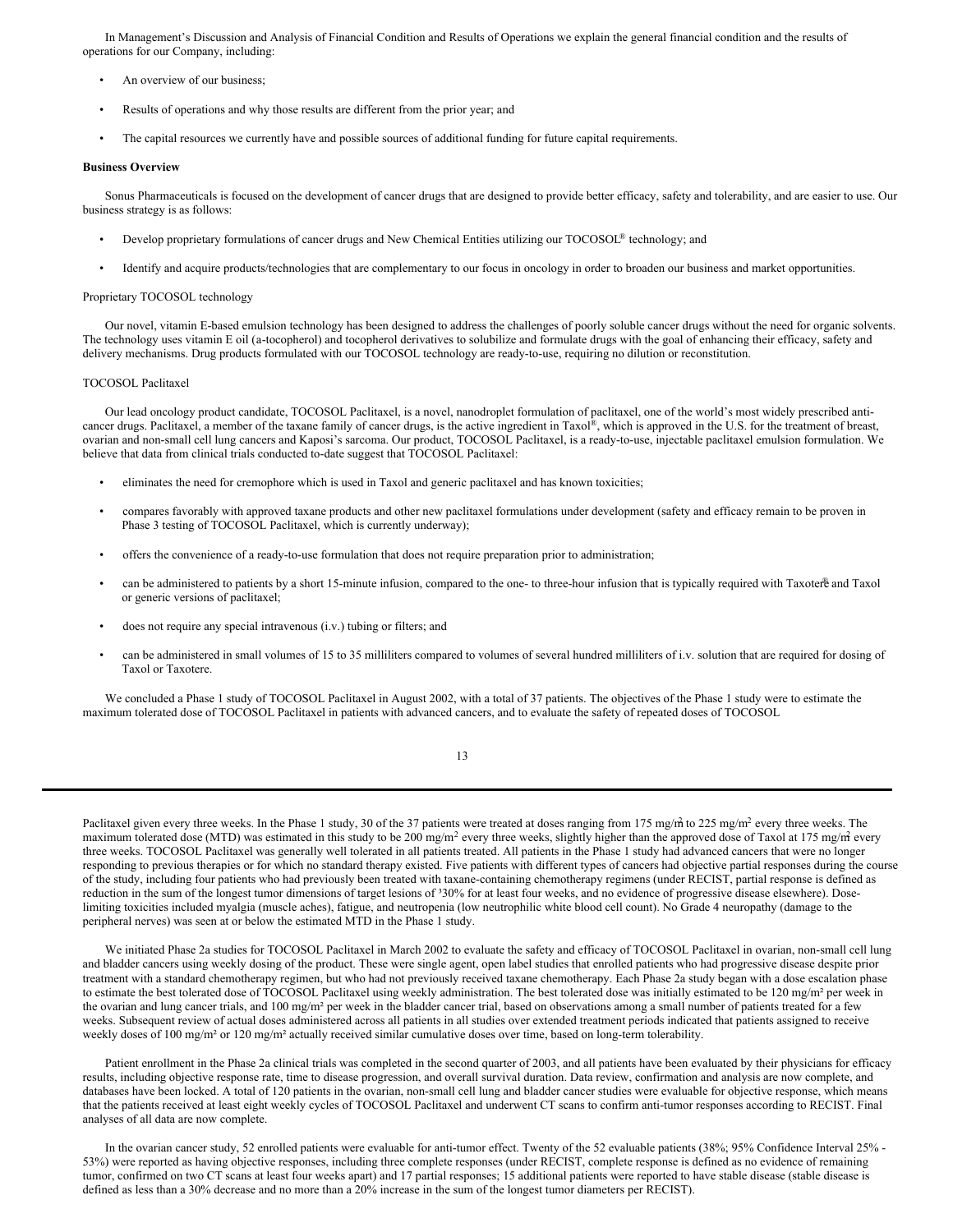In the non-small cell lung cancer study, 43 enrolled patients were evaluable for anti-tumor effect. Nine of the 43 evaluable patients (21%; 95% Confidence Interval 10% - 36%) were reported as having objective responses, including three complete responses and six partial responses; 19 additional patients were reported to have stable disease.

In the bladder cancer study, 27 patients enrolled were evaluable for anti-tumor effect. Nine of the 27 evaluable patients (33%; 95% Confidence Interval 17% - 54%) were reported as having objective responses, including two complete responses and seven partial responses; 11 additional patients were reported to have stable disease.

The response rates for these three Phase 2a clinical trials are summarized in the table below:

|                    |                                  |                                 | <b>Objective Responses (OR)</b> |                      |                 |        |                 |
|--------------------|----------------------------------|---------------------------------|---------------------------------|----------------------|-----------------|--------|-----------------|
| <b>Cancer Type</b> | <b>No. Patients</b><br>Evaluable | <b>Stable</b><br><b>Disease</b> | Partial<br>Response             | Complete<br>Response | <b>Total OR</b> | $%$ OR | 95% CI          |
| Ovarian            |                                  |                                 |                                 |                      | 20              | 38%    | $(25\% - 53\%)$ |
| NSCL               |                                  |                                 |                                 |                      |                 | 21%    | $(10\% - 36\%)$ |
| <b>Bladder</b>     |                                  |                                 |                                 |                      |                 | 33%    | $(17\% - 54\%)$ |

Following completion of treatment in the Phase 2a studies, clinical monitoring of each consenting patient was continued to assess survival duration. Median survival in each of the three studies has been estimated based on reports received from investigators:

| Cancer<br><b>Type</b> | Median<br>Survival<br>(wks) | 95% CI<br>(wks)  |
|-----------------------|-----------------------------|------------------|
| Ovarian               | 64.1                        | $(49.1 - 106.4)$ |
| <b>NSCL</b>           | 34.7                        | $(18.9 - 48.0)$  |
| <b>Bladder</b>        | 57.4                        | $(27.1 - 94.9)$  |

In September 2004, we initiated a Phase 2b study of TOCOSOL Paclitaxel for first line treatment of women with metastatic breast cancer. By October 2004, we had enrolled a total of 47 patients. The investigators reported an overall objective response rate of 53%, (95% Confidence Interval 38% - 68%). Review of all radiographic images by an independent radiologist who had no information about individual patients' treatment or non-radiographic response assessments reported a confirmed objective response rate of 49%, (95% Confidence Interval 34% - 64%).

In addition to being assessed for anti-tumor efficacy, patients are also monitored for adverse events in all clinical studies. The most significant adverse events expected with taxanes are neutropenia and peripheral neuropathy. Among 232 patients treated in the Phase 2 clinical trials as of September 2006, the incidence of at least one episode of Grade 4 neutropenia (absolute neutrophil count <500 cells/mm3) during treatment was 18%. However, only 2% of patients had febrile neutropenia, and there was one septic death. No peripheral neuropathy was observed in 56% of patients, Grade 3 peripheral neuropathy was reported in only 10% of patients cumulatively, and no patients experienced Grade 4 peripheral neuropathy. We believe these adverse event rates compare favorably to the reported neutropenia and peripheral neuropathy experienced when Taxol is administered with the approved dosing regimen of 175 mg/m<sup>2</sup> every three weeks. Dose reductions or treatment delays due to toxicity from TOCOSOL Paclitaxel did not limit long-term treatment in most patients. Paclitaxel-mediated infusion-related toxicities, sometimes called "hypersensitivity reactions" and involving pain, flushing, shortness of breath or chest tightness, were generally mild and were reported following approximately 11% of all doses. Investigators have reported that infusion-related toxicities associated with our product could be ameliorated by temporary (a few minutes) interruption of infusion and restarting the infusion at a slower rate. Infusion-related toxicities very rarely prevented delivery of intended doses. Overall, we believe that TOCOSOL Paclitaxel appears to be well tolerated over multiple treatment cycles.

The results of the Phase 2 clinical trials may or may not be indicative of the final results upon completion of the ongoing studies or our Phase 3 pivotal study that was initiated in September 2005.

The manufacturing process for TOCOSOL Paclitaxel has been successfully scaled to support commercialization. In March 2005, Sonus met with the U.S. Food and Drug Administration ("FDA") to discuss the Chemistry, Manufacturing and Controls ("CMC") data for the drug product. The FDA did not identify any issues with the manufacture and control of the drug product that would preclude Sonus from using TOCOSOL Paclitaxel in the Phase 3 trial, nor from submitting our intended New Drug Application (NDA) based on the results of that trial.

Our objective is to work with our corporate partner (Schering AG) to advance final clinical development, gain marketing approval and maximize the commercial opportunity for TOCOSOL Paclitaxel. Our regulatory strategy is to gain the fastest possible market entry with a competitive label, while pursuing opportunities to further differentiate the product. Our strategy for product approval includes the following:

• *U.S. Development.* In collaboration with our partner, we will seek initial approval of TOCOSOL Paclitaxel with a 505(b)(2) NDA submission, which will rely on the FDA's previous findings of safety and efficacy for Taxol (the reference paclitaxel product), supplemented by data supporting TOCOSOL Paclitaxel's safety and efficacy. The FDA's use of the 505(b)(2) mechanism is designed to streamline the NDA review process by not requiring duplicate work for active pharmaceutical ingredients that are already well known. As part of our regulatory strategy, we initiated a randomized crossover clinical pharmacology study in the fourth quarter of 2003, to compare the amount of paclitaxel exposure in the circulation over time after single doses of TOCOSOL Paclitaxel and Taxol, with both drugs given at 175 mg/m<sup>2</sup> every three weeks (the approved dosing regimen for Taxol). We completed patient enrollment in March 2004 and final data were available for analysis in September 2004. The data from this study indicate that TOCOSOL Paclitaxel delivers 67% higher exposure to free (unbound) paclitaxel, and 108% higher exposure to total (protein-bound and unbound) paclitaxel than an equal dose of Taxol. How this may or may not correlate to the efficacy of TOCOSOL Paclitaxel as compared to Taxol is yet to be proven in Phase 3 clinical testing. After meetings with the FDA, and based on preclinical and clinical data generated to date, the FDA indicated that it was appropriate for Sonus to conduct a single Phase 3 clinical trial that would be the basis for submission of a NDA for TOCOSOL Paclitaxel under the 505(b)(2) regulatory mechanism. The FDA and Sonus finalized the study design and plans for conducting and analyzing the results of the Phase 3 trial under a Special Protocol Assessment ("SPA"), which was completed in June 2005. The Phase 3 study is comparing the safety and efficacy of TOCOSOL Paclitaxel administered weekly with Taxol administered weekly. As of the end of October, enrollment in the Phase 3 study was nearing completion and we believe that we will close enrollment in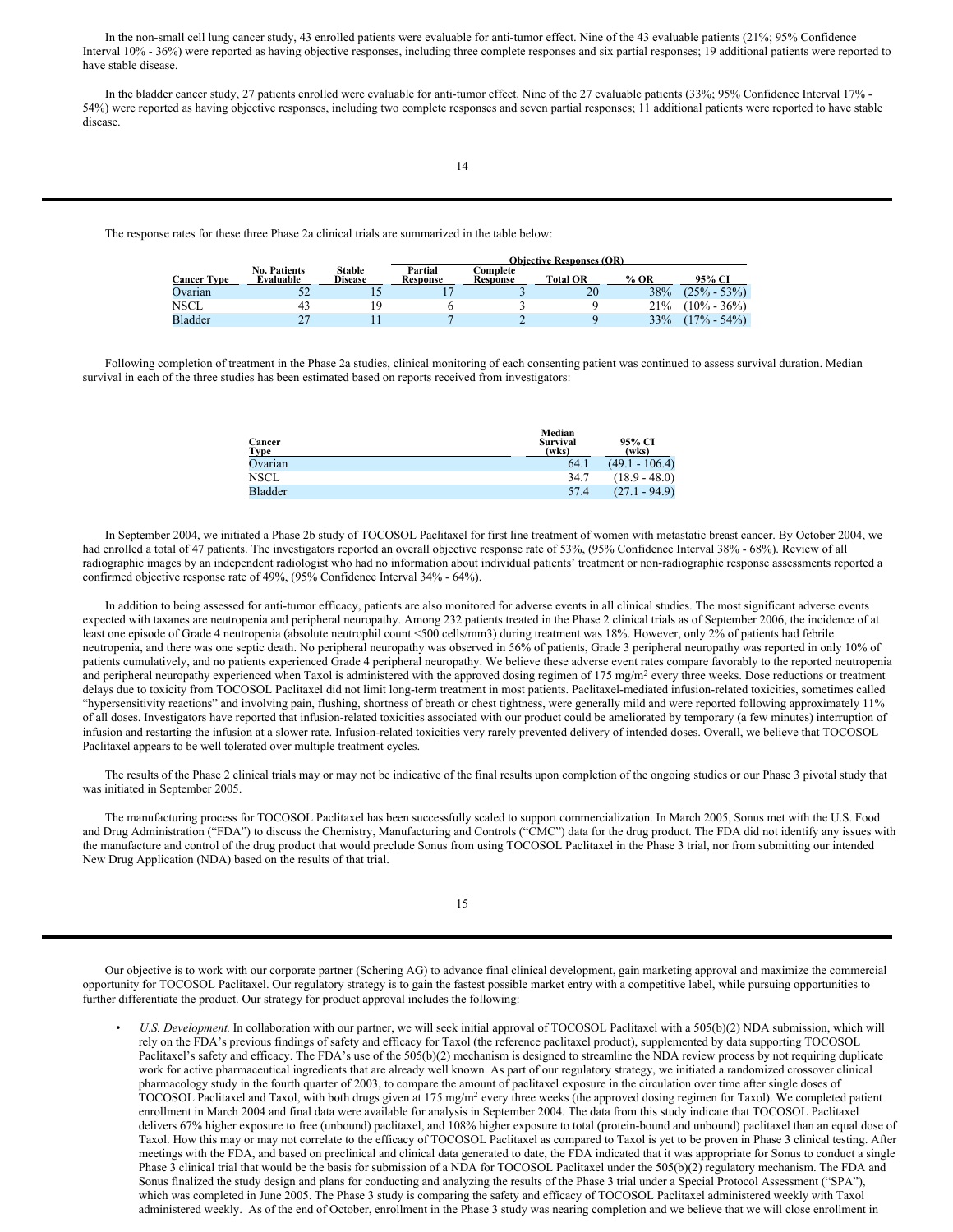November with over 800 patients.

Based on agreement from the FDA to use the results of a single Phase 3 trial with a primary endpoint of objective response rate, we anticipate that the NDA, the contents of which are being developed in collaboration Schering, will be submitted by Schering by the end of 2007. The FDA has indicated to Sonus that a NDA approval will require either (a) demonstration of superior efficacy of TOCOSOL Paclitaxel compared to Taxol; or (b) demonstration of non-inferior efficacy as compared to Taxol and either (i) a change of the approved label for Taxol to include a weekly dosing schedule or (ii) availability of reviewable data from a trial comparing the efficacy of Taxol using a weekly dosing schedule to that of Taxol using the currently approved three-weekly dosing schedule.

We have an agreement with the Cancer and Leukemia Group B Foundation (the CALGB) giving us the right to use data from the CALGB Study 9840, a Phase 3 trial comparing weekly dosing of Taxol (paclitaxel injection) to three-weekly dosing of Taxol in patients with metastatic breast cancer. In the event that TOCOSOL Paclitaxel does not achieve superior efficacy over Taxol in the Phase 3 trial or the approved label for Taxol is not changed to include a weekly dosing schedule, we plan to submit the CALGB 9840 data to the FDA as part of the TOCOSOL Paclitaxel NDA to support weekly dosing of Taxol as an appropriate reference arm in the ongoing pivotal Phase 3 trial. Based on the summary presentation of CALGB 9840 at the American Society of Clinical Oncology (ASCO) 2004 annual meeting and discussions with the FDA, Sonus believes that the data from this study should fulfill the FDA's requirement to submit a reviewable data set that compares weekly dosing of Taxol to three-weekly dosing of Taxol, and demonstrate the weekly regimen to be non-inferior to the

| ٠<br>i<br>I<br>×<br>٧ |
|-----------------------|
|                       |

every three-weekly regimen. While there can be no assurance that the data obtained from this study will be sufficient to support the TOCOSOL Paclitaxel NDA, Sonus' preliminary analysis of the CALGB 9840 data confirm the conclusions presented in the abstract at ASCO 2004. If Sonus is required to conduct an additional Phase 3 trial of Taxol given weekly versus three-weekly, substantial additional costs and time would be required before the NDA submission for TOCOSOL Paclitaxel.

The clinical trial protocol and Statistical Analysis Plan approved under the SPA provide for sequential superiority analyses for efficacy of TOCOSOL Paclitaxel compared to Taxol, provided that we first demonstrate a non-inferior objective response rate; however, there can be no assurance that the Phase 3 clinical trial data will demonstrate that TOCOSOL Paclitaxel has efficacy that is non-inferior or superior to Taxol.

- *Ex-U.S. development.* Our corporate partner will pursue development and approval of TOCOSOL Paclitaxel in markets outside the U.S. (initially Europe and Japan). During the second quarter of 2006, Schering's subsidiary in Japan, Nihon Schering K.K., submitted the Japanese Investigational New Drug Application (IND) for TOCOSOL Paclitaxel, which has been accepted by the regulatory authorities. Nihon Schering initiated the Japanese Phase 1 study of TOCOSOL Paclitaxel in the third quarter of 2006.
- *New indications for taxanes.* In conjunction with our corporate partner, we may pursue clinical development of TOCOSOL Paclitaxel for the treatment of other types of cancer, including indications for which Taxol has been approved as well as for diseases for which Taxol is used but not approved, such as treatment of inoperable or metastatic urothelial transitional cell cancers (mostly urinary bladder cancers). In October 2003, we announced that we were granted Fast Track designation by the FDA for the development of TOCOSOL Paclitaxel for this indication. We initiated a Phase 2b study in bladder cancer in the U.S. during the fourth quarter of 2003, and in Spain and the U.K. during 2005, using weekly dosing of TOCOSOL Paclitaxel. Enrollment in this trial was completed in September 2006 and we expect to have preliminary data by mid 2007. In December 2004, the FDA granted an Orphan Drug designation to TOCOSOL Paclitaxel for the treatment of non-superficial urothelial cancer.

The scope, timing and costs of the clinical trials to be conducted under all of the above regulatory strategies are difficult to determine with accuracy. We are pursuing a single pivotal Phase 3 trial in metastatic breast cancer, an indication where paclitaxel is approved, with a primary endpoint of objective response rate and secondary endpoints of progression-free survival and overall survival durations. Our partner expects to submit the NDA with data on the primary endpoint, potentially followed by supplemental submissions when data are mature for the secondary endpoints. The Phase 3 trial, which compares TOCOSOL Paclitaxel to Taxol administered weekly, is powered to achieve statistical significance on all three endpoints, and is expected to enroll approximately 800 evaluable patients. Our current estimate for the total cost of the pivotal Phase 3 trial is between \$45 million and \$50 million. This estimate is our direct cost only and does not include any potential billings from Schering. Under our Collaboration and License Agreement with Schering AG, dated October 17, 2005, Schering will fund 50% of these costs. In addition, it is anticipated that we will collaborate with Schering AG on additional studies of TOCOSOL Paclitaxel. Under the terms of our agreement, we are obligated to fund 50% of the costs of any additional studies conducted by Schering AG in support of commercialization activities for the U.S. market. The exact cost and timing of these studies is yet to be finalized. The current ongoing Phase 3 trial will constitute the bulk of the Company's clinical trial spending in the near term. Approximately one half of the cost of the Phase 3 trial has been incurred as of September 30, 2006. However, future costs may vary significantly depending upon regulatory and other matters that are not within our control and there can be no assurance that such amount will be sufficient to complete the study. Development costs for commercialization activities outside the U.S. market are borne by Schering AG. There can be no assurance that the results of any or all of the anticipated clinical trials will be successful or will support product approval.

## TOCOSOL Camptothecin

Our second oncology drug candidate is TOCOSOL Camptothecin Injectable Emulsion. This new chemical entity is a novel camptothecin derivative synthesized into a nanodroplet formulation with Sonus' proprietary TOCOSOL technology. Camptothecins are an important class of anti-cancer drugs introduced in recent years; however, the marketed camptothecin analogs, irinotecan (Camptosar®) and topotecan (Hycamtin®), have demonstrated toxicities that may limit their clinical utility. Irinotecan and topotecan are used in the treatment of colorectal, lung, ovarian and cervical cancers. The active ingredient in TOCOSOL Camptothecin is a conjugate of SN-38, which is the active ingredient in irinotecan. Our objective with TOCOSOL Camptothecin is to provide a ready to use product that has enhanced anti-tumor activity and improved tolerability compared with the approved camptothecin-based products. An IND was submitted to the FDA for TOCOSOL Camptothecin in June 2006. The FDA completed its review in July 2006, and Phase 1 clinical testing was initiated in September 2006. Our research and development efforts on TOCOSOL Camptothecin enabled the initiation of the Phase 1 study; however, we cannot give any assurance that this compound will be clinically successful.

#### Research and Development Pipeline

We continue to invest in the research and development of new oncology related product candidates, including those that we believe could extend the application of our technology. In addition to our internal research and development efforts, we may also consider acquisitions of other products, development candidates or technologies to expand our pipeline and capabilities.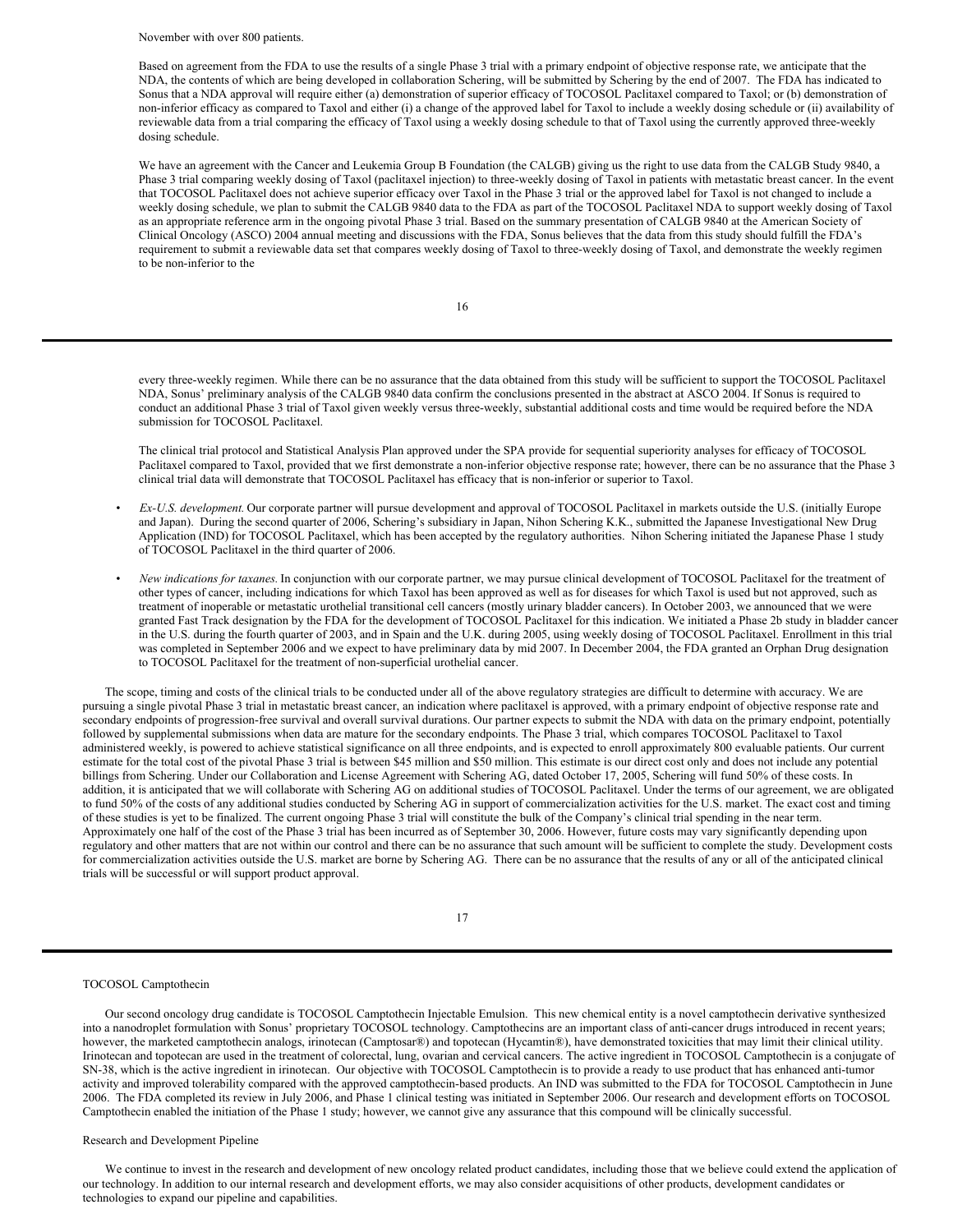#### Proprietary Technology

We consider the protection of our technology to be essential to our business. In addition to seeking U.S. patent protection for our inventions, we are also seeking patent protection in other selected countries in order to broadly protect our proprietary rights. We also rely upon trade secrets, know-how, continuing technological innovations and licensing opportunities to develop and maintain our competitive position.

Our success will depend, in part, on our ability to obtain and defend patents and protect trade secrets. As of September 30, 2006, nine United States patents and five patents outside the U.S., one each in Canada, South Korea, Taiwan, Mexico and India, have been issued pertaining to our proprietary TOCOSOL technology. Additional patent applications are pending in the United States and counterpart filings have been made in Europe, Canada and key countries in Asia and Latin America.

#### *Collaboration and License Agreement with Schering AG*

On October 17, 2005, we entered into a Collaboration and License Agreement with Schering AG, a German corporation, pursuant to which, among other things, we granted Schering an exclusive, worldwide license to TOCOSOL Paclitaxel. Schering paid us an upfront license fee of \$20 million and pays us for research and development services performed equal to 50% of eligible research and development costs related to TOCOSOL Paclitaxel. In addition, Schering may pay us (i) product milestone payments of up to \$132 million upon the achievement of certain U.S., European Union and Japanese clinical and regulatory milestones, (ii) sales milestone payments of up to \$35 million upon the achievement of certain annual worldwide net sales, and (iii) upon commercialization, royalties ranging between 15-30% of annual net sales in the U.S., with the exact percentage to be determined based on the achievement of certain annual net sales thresholds, and royalties equal to 15% of the annual net sales outside the U.S. The parties have agreed to a U.S. development program consisting of the ongoing Phase 3 pivotal trial for FDA NDA approval in metastatic breast cancer, and trials to support launch of TOCOSOL Paclitaxel and planned trials for additional indications. We have retained an option to exercise copromotion rights in the U.S. and have also granted Schering the right of first negotiation on the novel camptothecin molecule Sonus is currently developing that is in Phase 1 clinical testing.

On March 2, 2006, in accordance with the Collaboration and License Agreement with Schering AG, Schering AG exercised its right to assume responsibility for all manufacturing of TOCOSOL Paclitaxel.

On April 13, 2006, a wholly owned subsidiary of Bayer AG, a German corporation, or Bayer, submitted a formal tender offer to the stockholders of Schering to purchase all of the outstanding shares of Schering. The pending acquisition is in the final legal stages of approval. We are not aware if the acquisition will have any effect on our business, financial condition or results of operations in the future.

#### **Results of Operations**

As of September 30, 2006, our accumulated deficit was approximately \$104.7 million. We expect to incur substantial additional operating losses over the next several years. Such losses have been and will continue to principally be the result of various costs associated with our discovery and research and development programs. Substantially all of our working capital in recent years has resulted from equity financings and payments received under corporate partnership agreements. Our ability to achieve a consistent, profitable level of operations depends in large part on obtaining regulatory approval for TOCOSOL Paclitaxel as well as future product candidates in addition to successfully manufacturing and marketing those products once they are approved. Even if we are successful in the aforementioned activities our operations may not be profitable. In addition, payments under corporate partnerships and licensing arrangements are subject to significant fluctuations in both timing and amount. Therefore, our operating results for any period may fluctuate significantly and may not be comparable to the operating results for any other period.

Our revenue was \$4.9 million for the three months ended September 30, 2006 as compared with \$0 for the same period in 2005. We had revenue of \$16.5 million for the nine months ended September 30, 2006 compared with \$0 for the same period in 2005. Revenue in the first nine months of 2006 was fully attributable to the collaboration agreement with Schering AG and included revenue related to the amortization of the upfront license fee and research and development funding. We recognized \$1.4 million and \$4.1 million in amortization of an upfront license fee received from Schering AG for the three and nine month periods ended September 30, 2006, respectively, and an additional \$3.5 million and \$12.4 million in research and development funding related to the Phase 3 trial for TOCOSOL Paclitaxel for the three and nine month periods ended September 30, 2006, respectively. Amortization of the \$20 million upfront fee, net of a \$2.3 million adjustment related to the excess fair value of warrants issued to Schering AG in connection with the license arrangement, will continue until the end of the development period for TOCOSOL Paclitaxel, which is currently estimated to conclude at the end of 2008. The estimated development period represents the currently estimated date for FDA approval assuming no further research is required and the results of the Phase 3 trial successfully meet its endpoints. This estimate is subject to change as facts and circumstances surrounding our Phase 3 trial for TOCOSOL Paclitaxel change. The license arrangement also includes reimbursement of 50% of research and development costs during this time. Revenue during the last three months of 2006 will relate to continued amortization of the upfront license fee and research and development funding and is expected to increase from levels recognized in the third quarter of 2006.

Our research and development (R&D) expenses were \$10.3 million for the three months ended September 30, 2006 compared with \$8.0 million for the same period in 2005. Our R&D expenses were \$29.6 million for the nine months ended September 30, 2006 compared with \$14.0 million for the same period in 2005. The increase for both periods presented was primarily the result of the spending associated with the Phase 3 clinical trial for TOCOSOL Paclitaxel including both clinical, drug supply and manufacturing costs in addition to expenditures on other product candidates. We expect R&D expenses during the last three months of 2006 to increase from levels recorded during the third quarter of 2006 as we continue to advance our Phase 3 and other related clinical trial development related to TOCOSOL Paclitaxel.

Our general and administrative (G&A) expenses were \$1.8 million for the three months ended September 30, 2006 compared with \$1.1 million for the same period in 2005. Our G&A expenses were \$5.4 million for the nine months ended September 30, 2006 compared with \$4.1 million for the same period in 2005. The increase for both periods presented was primarily the result of compensation expense related to the implementation of SFAS 123R, in addition to other generally higher personnel costs. We expect G&A expenses during the fourth quarter of 2006 to remain generally in line with levels experienced during the first nine months of 2006.

We expect our total operating expenses during the remainder of 2006 to increase over amounts incurred during the third quarter of 2006 as we continue to advance our Phase 3 and other related clinical trial development related to TOCOSOL Paclitaxel. We estimate that R&D spending will comprise approximately 80%-90% of the total anticipated spending in 2006. A significant portion of the R&D spending will be devoted to the Phase 3 clinical trial for TOCOSOL Paclitaxel. These estimates and actual expenses as well as time necessary to complete the studies are subject to change depending on many factors, including unforeseen expansion of study size or duration, complications in conducting or completing studies, changes in FDA requirements, increased material costs, timing of trials conducted by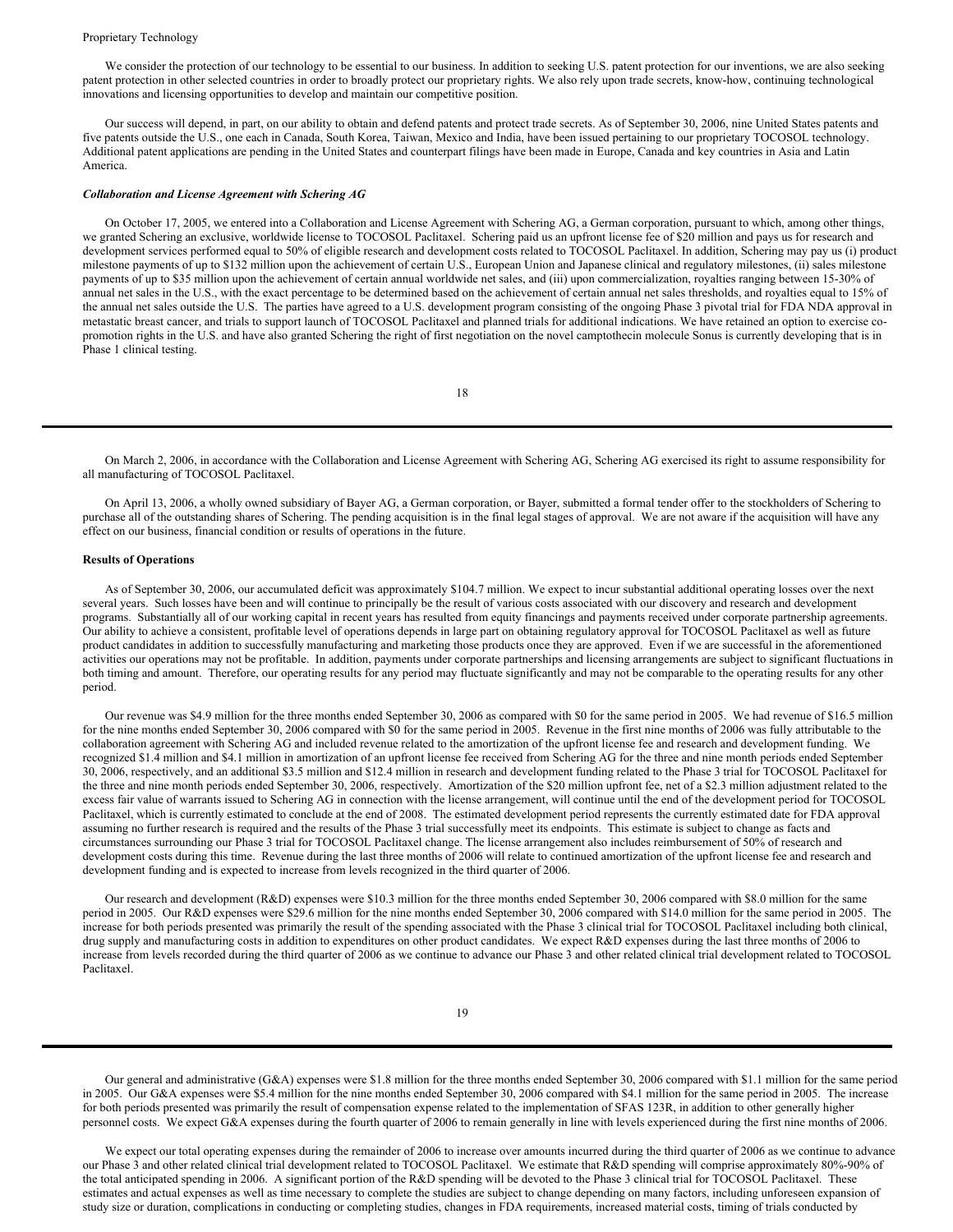Schering for which Sonus has a 50% reimbursement requirement and other factors.

Our other income, net, was \$843,000 for the three months ended September 30, 2006 compared with \$135,000 for the same period in 2005. Our other income, net, was \$2.0 million for the nine months ended September 30, 2006 compared with \$299,000 for the same period in 2005. Other income, net is composed primarily of interest income on our investments. The increase for both periods presented was due primarily to significantly higher levels of invested cash in 2006 in addition to generally higher interest rates than the comparable period in 2005.

The Company had no income tax expense for the three and nine month periods ended September 30, 2006 or 2005 as it had incurred significant losses and has significant net operating loss carryforwards.

## **Liquidity and Capital Resources**

We have historically financed operations with proceeds from equity financings and payments under corporate partnerships with third parties. At September 30, 2006, we had cash, cash equivalents and marketable securities totaling \$60.9 million compared to \$49.3 million at December 31, 2005. The increase was primarily due to the net proceeds of \$28.6 million from the issuance of common stock on May 2, 2006 and by \$9.8 million in payments received from Schering AG under the collaboration agreement of which \$7.2 million related to 2005 activity. These increases were offset by the net loss for the first nine months of 2006 of \$16.5 million, payment of 2005 incentive bonuses in 2006 of \$1.2 million and other timing differences.

On May 2, 2006, we closed on a registered direct offering that raised gross proceeds of approximately \$30.6 million (\$28.6 million in net proceeds) through the sale of approximately 6.1 million shares of our common stock.

Net cash used in operating activities for the nine months ended September 30, 2006, and 2005, was \$16.8 million and \$14.8 million, respectively. Expenditures in all periods were a result of R&D expenses, including clinical trial costs, and G&A expenses in support of our operations and product development activities primarily related to TOCOSOL Paclitaxel and to a lesser extent other potential product candidates.

Net cash (used in), provided by investing activities for the nine months ended September 30, 2006, and 2005 was (\$17.3) million and \$19.3 million, respectively. The net cash used in investing activities during the nine month period ended September 30, 2006 was due primarily to purchases of marketable securities as we moved resources into longer term investments to take advantage of a more favorable interest rate environment and to a lesser extent, purchases of property and equipment. The net cash

20

provided by investing activities during the same period in the prior year was primarily due to sales and maturities of marketable securities occurring in the normal course of business.

Net cash provided by financing activities for the nine months ended September 30, 2006, and 2005 was \$29.0 million and \$17.6 million, respectively. The net cash provided by financing activities during the nine month period ended September 30, 2006 was primarily due to proceeds raised in the May 2, 2006 registered direct equity financing and the exercise of common stock warrants. The net cash provided by financing activities during the same period in the prior year was also primarily due to proceeds from an equity financing and the exercise of common stock warrants.

We expect that our cash requirements will continue to increase in future periods due to the development and commercialization costs associated with TOCOSOL Paclitaxel and other product candidates. We believe that existing cash, cash equivalents and marketable securities, in addition to payments pending and cost sharing arrangements under our Collaboration and License Agreement with Schering AG, will be sufficient to fund operations into 2008. In addition to the supportive trials Sonus plans to conduct, it is anticipated that we will collaborate with Schering on additional studies. Under the terms of the Collaboration and License Agreement with Schering, we are also obligated to fund 50% of the costs of certain studies conducted by Schering for the U.S. The exact cost and timing of these studies is yet to be finalized. In addition, the scope, timing and costs of the Phase 3 clinical trial are difficult to determine with accuracy and these costs may vary significantly depending upon regulatory and other matters that are not within our control. Our current estimate for the total cost of the Phase 3 clinical trial is between \$45 and \$50 million. This estimate is our direct cost only and does not include any potential billings from Schering. As of the end of October, enrollment in the Phase 3 study was nearing completion and we believe that we will close enrollment in November with over 800 patients. We may need additional capital in 2008 to support the continued development and commercialization of TOCOSOL Paclitaxel, our obligations under the Collaboration and License Agreement with Schering AG, the development of other product candidates and to fund continuing operations. Should our clinical data support an NDA submission based on the primary endpoint of objective response rate, we anticipate that the NDA, the contents of which are being developed in collaboration with Schering, will be submitted by Schering by the end of 2007. Our future capital requirements depend on many factors including:

- our ability to obtain and timing of payments under corporate partner agreements and/or debt or equity financings;
- timing and costs of preclinical development, clinical trials and regulatory approvals;
- timing and amount of costs to support our obligations under the Collaboration and License Agreement with Schering AG;
- timing and cost of drug discovery and research and development;
- entering into new collaborative or product license agreements for products in our pipeline;
- timing and costs of technology transfer associated with manufacturing and supply agreements; and
- costs related to obtaining, defending and enforcing patents.

We have contractual obligations in the form of operating leases and leasehold financing arrangements. We have remaining contractual obligations through 2007 under our operating leases of \$617,000 and \$25,000 under our leasehold financing agreements. Under the office space lease, the Company has the option to extend the lease for an additional three years at the then fair market value of the leased premises. We are currently examining alternatives including moving to a new facility and entering into a new lease as well as renewal of the existing lease. Under the Collaboration and License Agreement with Schering AG, we are obligated to fund 50% of the costs of certain studies conducted by Schering AG. As these additional studies have not yet been finalized, no dollar amounts have been disclosed below.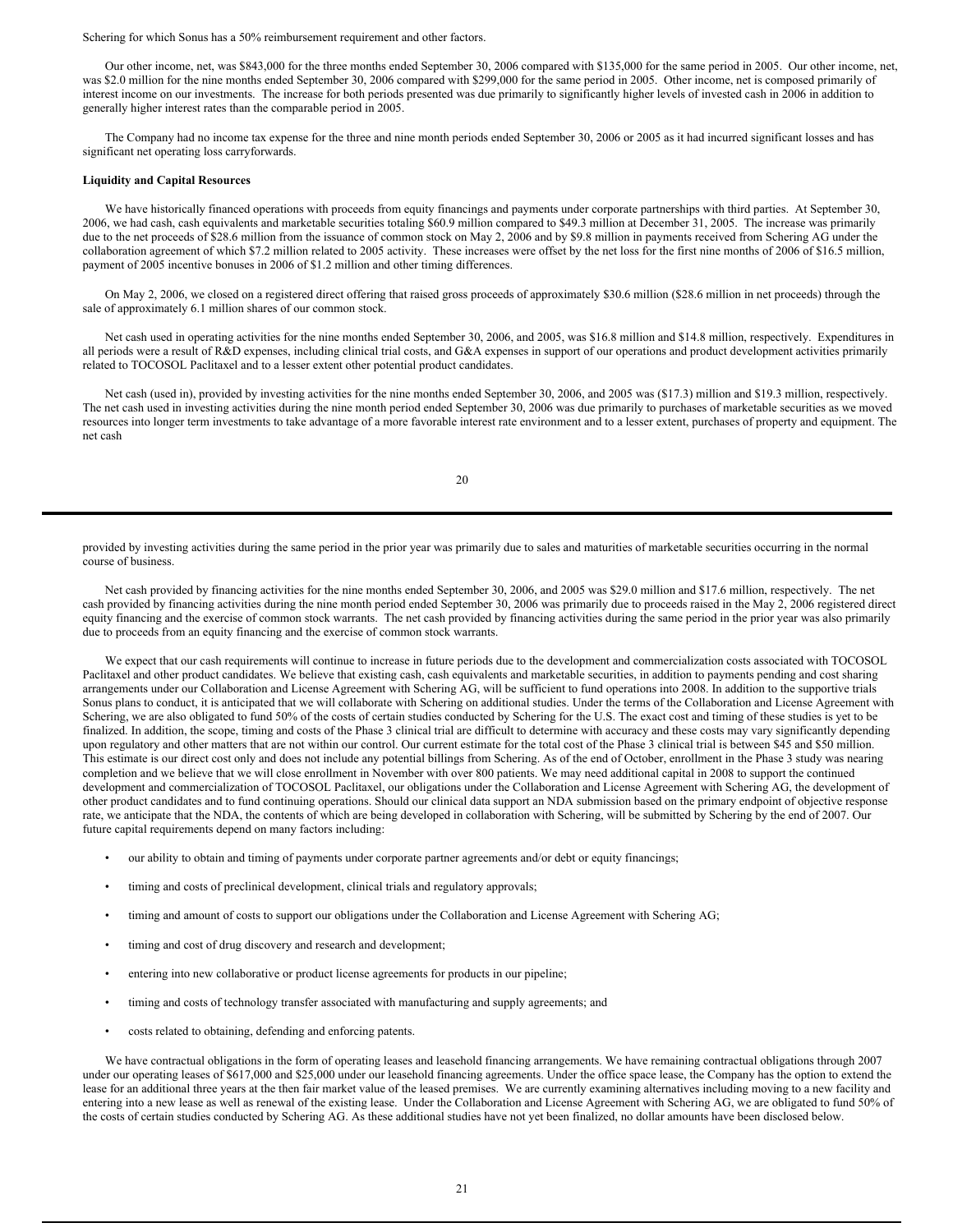The following table summarizes our contractual obligations under these agreements, including interest as of September 30, 2006:

| Contractual<br><b>Obligations</b> | Total   | Less than<br>vear | 1-3 years | 3-5 years | More than 5<br>vears |
|-----------------------------------|---------|-------------------|-----------|-----------|----------------------|
| Lease financing obligations       | 25.328  | 25.328            |           |           |                      |
| Operating lease obligations       | 617.018 | 613.114           | 3.904     | ___       |                      |
| Total                             | 642,346 | 638,442           | 3.904     | _         |                      |

#### **Critical Accounting Policies and Estimates**

We prepare our financial statements in conformity with accounting principles generally accepted in the United States of America. As such, we are required to make certain estimates, judgments and assumptions that we believe are reasonable based upon the information available. These estimates and assumptions affect the reported amounts of assets and liabilities at the date of the financial statements and the reported amounts of revenue and expenses during the periods presented. Actual results could differ significantly from those estimates under different assumptions and conditions. We believe that the following discussion addresses our most critical accounting estimates which are those that are most important to the portrayal of our financial condition and results of operations and which require our most difficult and subjective judgments, often as a result of the need to make estimates about the effect of matters that are inherently uncertain. We also have other policies that we consider key accounting policies; however, these policies do not meet the definition of critical accounting estimates, because they do not generally require us to make estimates or judgments which are difficult or subjective.

- *Cash, Cash Equivalents and Marketable Securities.*We consider investments in highly liquid instruments purchased with a remaining maturity at purchase of 90 days or less to be cash equivalents. Investments with a remaining maturity at purchase in excess of 90 days are classified as marketable securities. The amounts are recorded at cost, which approximate fair market value. Our cash equivalents and marketable securities consist principally of commercial paper, money market securities, corporate bonds/notes and government agency securities. We have classified our entire investment portfolio as available-for-sale. Available-for-sale securities are carried at fair value, with unrealized gains and losses reported as a separate component of stockholders' equity and included in accumulated other comprehensive income. The amortized cost of investments is adjusted for amortization of premiums and accretion of discounts to maturity. Such amortization and accretion are included in interest income. Interest earned on securities is included in interest income. We consider marketable securities with maturity greater than twelve months long-term and maturity less than twelve months short-term.
- *Revenue Recognition.* Since inception, we have generated revenue from collaborative agreements, licensing fees and from the assignment of developed and patented technology. These arrangements may include upfront non-refundable payments, development milestone payments, payments for research and development services performed and product sales royalties or revenue. Our revenue recognition policies are based on the requirements of SEC Staff Accounting Bulletin No. 104 "*Revenue Recognition*," and, for contracts with multiple deliverables, we allocate arrangement consideration based on the fair value of the elements under guidance from Emerging Issues Task Force Issue 00-21 ("EITF 00-21"), "*Revenue Arrangements with Multiple Deliverables*." Under EITF 00-21, revenue arrangements with multiple deliverables are divided into separate units of accounting and revenue is allocated to these units based upon relative fair values with revenue recognition criteria considered separately for each unit.

Nonrefundable upfront technology license fees, for product candidates where we are providing continuing services related to product development, are deferred and recognized as revenue over the estimated development period.

22

Milestones, in the form of additional license fees, typically represent nonrefundable payments to be received in conjunction with the achievement of a specific event identified in the contract, such as initiation or completion of specified clinical development activities and / or regulatory approvals. We believe that a milestone represents the culmination of a distinct earnings process when it is not associated with ongoing research, development or other performance on our part. We recognize such milestones as revenue when they become due and collection is reasonably assured. When a milestone does not represent the culmination of a distinct earnings process, we recognize revenue in a manner similar to that of an upfront technology license fee.

The timing and amount of revenue that we recognize from licenses of technology, either from upfront fees or milestones where we are providing continuing services related to product development, is primarily dependent upon our estimates of the development period. We define the development period as the point from which research activities commence up to FDA approval of our submission assuming no further research is necessary. As product candidates move through the development process, it is necessary to revise these estimates to consider changes to the product development cycle, such as changes in the clinical development plan, regulatory requirements, or various other factors, many of which may be outside of our control. Should the FDA our clinical development plans change, as a result of regulatory or other matters, we would adjust our development period estimates accordingly. The impact on revenue of changes in our estimates and the timing thereof is recognized prospectively over the remaining estimated product development period. Revenue from research and development services performed under collaboration agreements is generally recognized in the period when the services are performed. Payments received in excess of amounts earned are recorded as deferred revenue.

Royalty revenue is generally recognized at the time of product sale by the licensee.

- *Research and Development Expenses.* Pursuant to SFAS No. 2 "Accounting for Research and Development Costs," our research and development costs are expensed as incurred. Research and development expenses include, but are not limited to, payroll and personnel expenses, lab expenses, clinical trial and related clinical manufacturing costs, facilities and overhead costs. Clinical trial expenses, which are included in research and development expenses and represent a significant portion of our research and development expenditures, represent obligations resulting from our contracts with various clinical research organizations in connection with conducting clinical trials for our product candidates. We recognize expenses for these contracted activities based on a variety of factors, including actual and estimated labor hours, clinical site initiation activities, patient enrollment rates, estimates of external costs and other activitybased factors. We believe that this method best approximates the efforts expended on a clinical trial with the expenses we record. We adjust our rate of clinical expense recognition if actual results differ from our estimates.
- *Valuation of Equity Instruments.* We adopted the requirements of SFAS 123R, "*Share-Based Payment,*" effective January 1, 2006, utilizing the "modified prospective" method. We use the Black-Scholes-Merton option pricing model as the most appropriate fair-value method for our awards and recognize compensation cost on a straight-line basis over our awards' vesting periods in accordance with the provisions of SFAS 123R. In valuing our options using the Black-Scholes-Merton option pricing model, we make assumptions about risk-free interest rates, dividend yields, volatility and weighted average expected lives of the options. Risk-free interest rates are derived from United States treasury securities as of the option grant date. Dividend yields are based on our historical dividend payments, which have been zero to date. Volatility is derived from the historical volatility of our common stock as traded on NASDAQ. Forfeiture rates are estimated using historical actuals over the estimated life of the option grant. These rates are adjusted on a quarterly basis and any change in compensation expense is recognized in the period of the change. The weighted average expected lives of the options is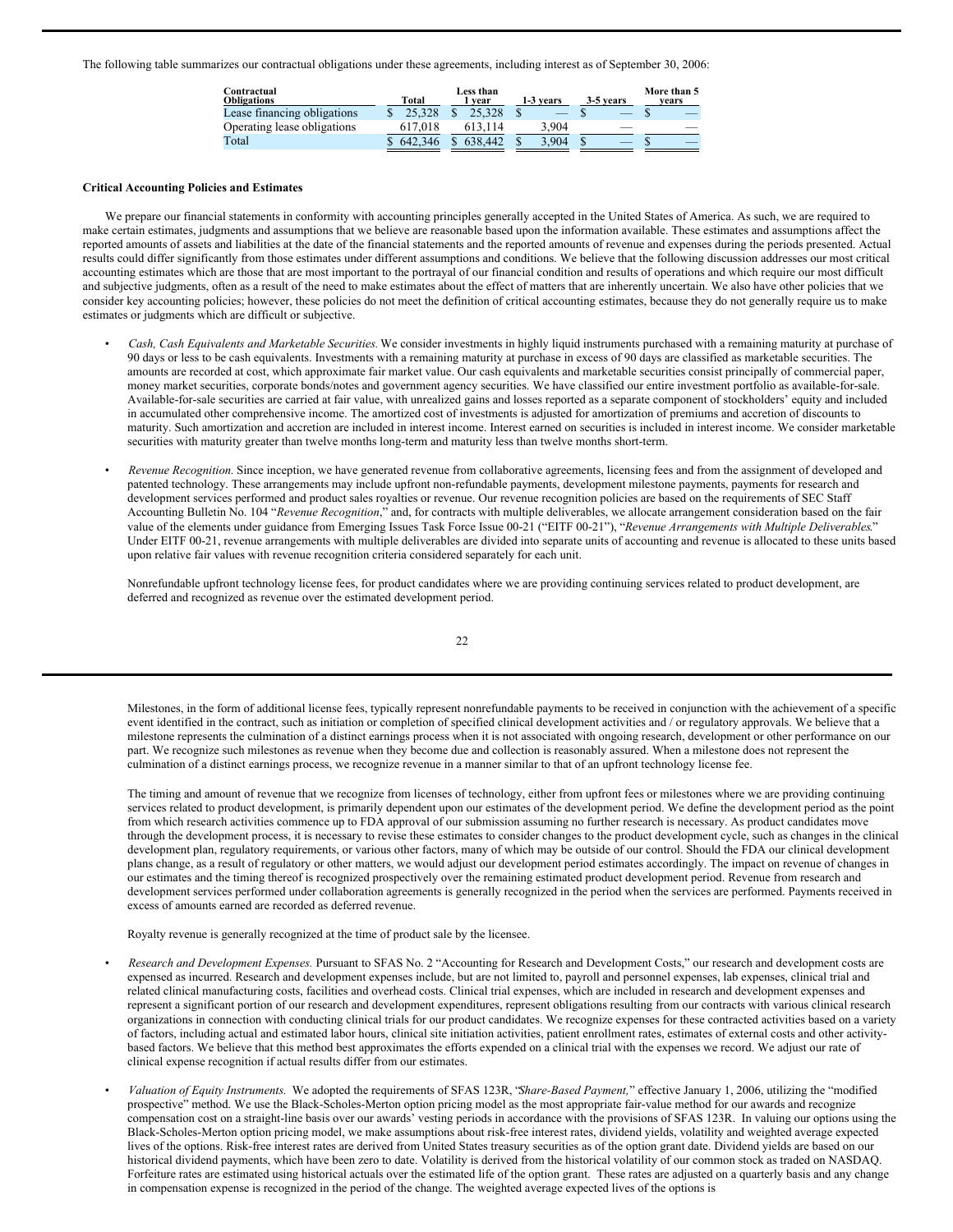based on historical experience of option exercises and the average vesting option schedule. For unvested awards granted prior to the adoption date, compensation expense is based on the original grant date fair value measurement under SFAS 123. We currently believe that the assumptions used to generate those fair values are appropriate and therefore are not revisiting those calculations.

We previously applied Accounting Principles Board (APB) Opinion No. 25, "Accounting for Stock Issued to Employees," and related Interpretations and provided the required pro forma disclosures of SFAS No. 123, "Accounting for Stock-Based Compensation".

## *Recent Accounting Pronouncements*

On September 15, 2006, the FASB issued SFAS No. 157, "Fair Value Measurements" ("SFAS 157"). SFAS 157 defines fair value, establishes a framework for measuring fair value and expands disclosures about fair value measurements related to assets and liabilities. SFAS 157 is effective for fiscal years beginning after November 15, 2007. The Company is currently evaluating the potential impact of adopting SFAS 157.

On September 29, 2006, the FASB issued SFAS No. 158, "Employers' Accounting for Defined Benefits Pension and Other Postretirement Plans, an amendment of FASB Statements No. 87, 88, 106 and 132(R)" ("SFAS 158"). SFAS 158 requires an employer to recognize the funded status of defined benefit pension and other postretirement benefit plans as an asset or liability. SFAS 158 is effective for fiscal years beginning after December 15, 2006. As the Company does not provide any of these benefits, there will not be any financial statement impact related to the adoption of SFAS 158.

## <span id="page-13-0"></span>**Item 3. Quantitative and Qualitative Disclosures About Market Risk**

The market risk inherent in our marketable securities and cash equivalents portfolio represents the potential loss that could arise from adverse changes in interest rates. If market rates hypothetically increase immediately and uniformly by 100 basis points from levels at September 30, 2006, the decline in the fair value of our investment portfolio would not be material. Because we have the ability to hold our fixed income investments until maturity, we do not expect our operating results or cash flows to be affected to any significant degree by a sudden change in market interest rates.

#### <span id="page-13-1"></span>**Item 4. Controls and Procedures**

#### Evaluation of disclosure controls and procedures

An evaluation as of the end of the period covered by this report was carried out under the supervision and participation of management, including our Chief Executive Officer and Chief Financial Officer, of the effectiveness of the design and operation of our disclosure controls and procedures. Based upon the evaluation, our Chief Executive Officer and Chief Financial Officer concluded that our disclosure controls and procedures are effective in timely alerting them to material information required to be included in our periodic SEC filings. A controls system, no matter how well designed and operated, cannot provide absolute assurance that the objectives of the controls are met, and no evaluation of controls can provide absolute assurance that all controls and instances of fraud, if any, within a company have been, or will be, detected.

## Changes in internal control over financial reporting

We have not made any changes to our internal control over financial reporting (as defined in rule 13a-15(f) and 15d-15(f) under the Exchange Act) during the fiscal quarter ended September 30, 2006 that have materially affected, or are reasonably likely to materially affect, our internal control over financial reporting.

## <span id="page-13-2"></span>**Item 1A. Risk Factors**

You should consider the risk below carefully in addition to other information contained in this report before engaging in any transaction involving shares of our common stock. If any of these risks occur, they could seriously harm our business, financial condition or results of operations. In such case, the trading price of our common stock could decline, and you may lose all or part of your investment.

Governmental regulatory requirements are lengthy and expensive and failure to obtain necessary approvals will prevent us or our partners from commercializing *a product.*

We are subject to uncertain governmental regulatory requirements and a lengthy approval process for our products prior to any commercial sales of our products. The development and commercial use of our products are regulated by the U.S. Food and Drug Administration, or FDA, the European Medicines Evaluation Agency, or EMEA, and comparable regulatory agencies in other countries. The regulatory approval process for new products is lengthy and expensive. Before we can submit an application to the FDA and comparable international agencies, the product candidate must undergo extensive testing, including animal studies and human clinical trials that can take many years and require substantial expenditures. Data obtained from such testing may be susceptible to varying interpretations, which could delay, limit or prevent regulatory approval. In addition, changes in regulatory policy for product approval may cause additional costs in our efforts to secure necessary approvals.

Our product candidates are subject to significant uncertainty because they are in both early to late stages of development and are subject to regulatory approval. The results of preclinical and clinical testing of our products are uncertain and regulatory approval of our products may take longer or be more expensive than anticipated, which could have a material adverse effect on our business, financial condition and results of operations. In June 2005, the FDA completed its review of the contents of the SPA for TOCOSOL Paclitaxel. The FDA has indicated to Sonus that NDA approval under 505(b)(2) will require either (i) demonstration of superior efficacy of TOCOSOL Paclitaxel as compared to Taxol; or (ii) demonstration of non-inferior efficacy of TOCOSOL Paclitaxel as compared to Taxol, and either a change of the approved label for Taxol and generic equivalents to include a weekly dosing schedule or availability of reviewable data from a Phase 3 trial comparing the efficacy of Taxol using a weekly dosing schedule to that of Taxol using the currently approved three-weekly dosing schedule.

We do not currently believe that the timing or cost of the Phase 3 trial or the NDA submission will be adversely affected by these requirements. The clinical trial Protocol and Statistical Analysis Plan approved under the SPA provide for sequential superiority analyses for efficacy of TOCOSOL Paclitaxel compared to Taxol, provided that we first demonstrate a non-inferior objective response rate; however, there can be no assurance that the Phase 3 clinical trial data will demonstrate that TOCOSOL Paclitaxel has efficacy that is non-inferior or superior to Taxol. Further, there can be no assurance that the approved label for Taxol or generics will be changed to provide for weekly dosing, although we do believe, based on several discussions with the FDA, that they are pursuing this change.

We have an agreement with the Cancer and Leukemia Group B Foundation (the CALGB) giving us the right to use data from the CALGB Study 9840, a Phase 3 trial comparing weekly dosing of Taxol (paclitaxel injection) to three-weekly dosing of Taxol in patients with metastatic breast cancer. In the event that TOCOSOL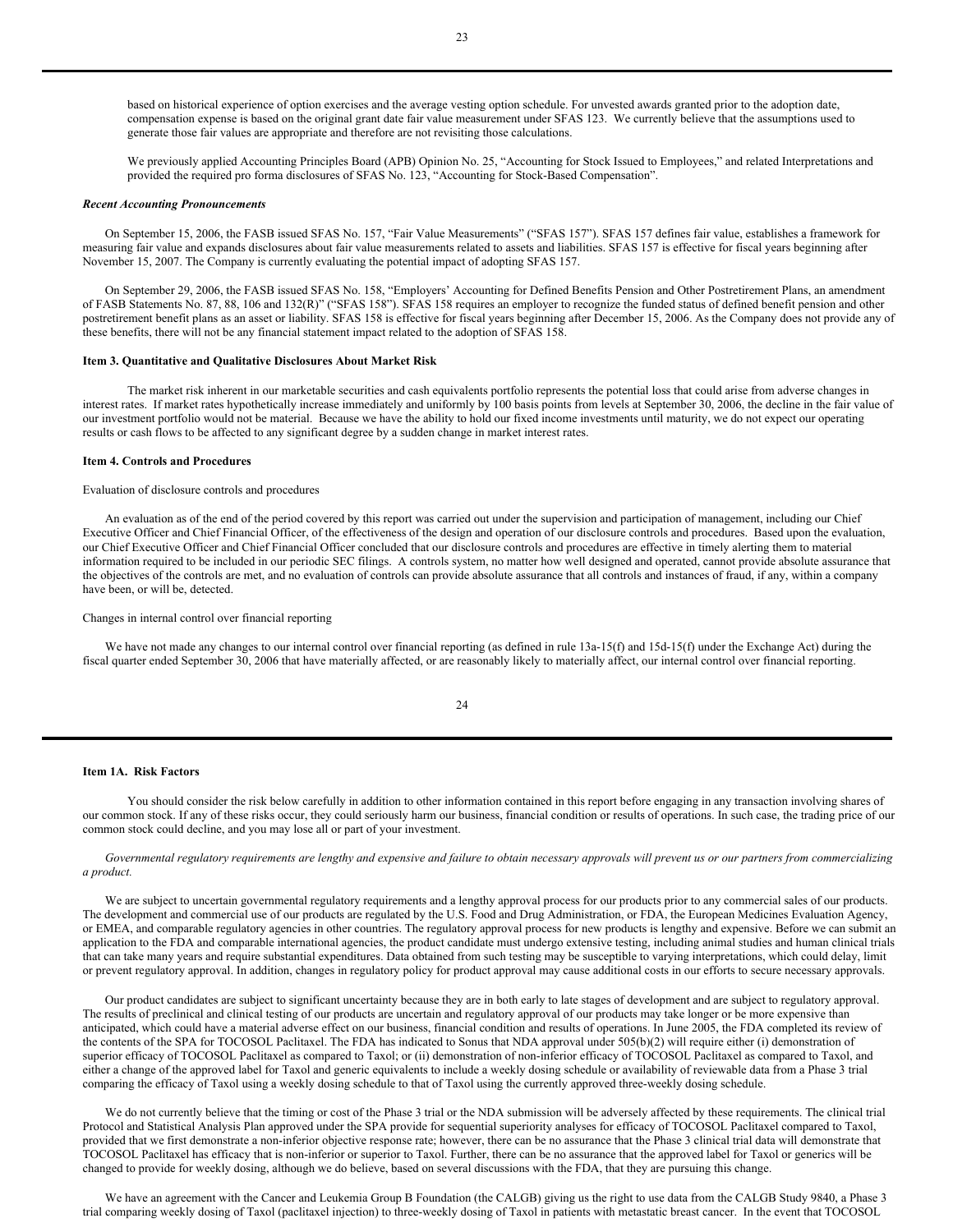Paclitaxel does not achieve superior efficacy over Taxol in the Phase 3 trial or the approved label for Taxol is not changed to include a weekly dosing schedule, we plan to submit the CALGB 9840 data to the FDA as part of the TOCOSOL Paclitaxel NDA to support weekly dosing of Taxol as an appropriate reference arm in the ongoing pivotal Phase 3 trial. Based on the summary presentation of CALGB 9840 at the American Society of Clinical Oncology (ASCO) 2004 annual meeting and discussions with the FDA, Sonus believes that the data from this study should fulfill the FDA's requirement to submit a reviewable data set that compares weekly dosing of Taxol to three-weekly dosing of Taxol, and demonstrate the weekly regimen to be non-inferior to the every three-

weekly regimen. While there can be no assurance that the data obtained from this study will be sufficient to support the TOCOSOL Paclitaxel NDA, preliminary analysis of the CALGB 9840 data support the data presented in the abstract and the forthcoming article being prepared for publication. If Sonus is required to conduct an additional Phase 3 trial of Taxol given weekly versus three-weekly, substantial additional costs and time would be required before the NDA submission for TOCOSOL Paclitaxel.

In addition, there is pending litigation attacking the utilization of the 505(b)(2) regulatory strategy generally. There can be no assurance that such litigation will not be successful. A 505(b)(2) application permits us to rely upon the FDA's findings of safety and efficacy for a previously approved drug product without requiring us to obtain a right of reference from the original applicant. In addition to permitting reliance upon the FDA's prior findings of safety and effectiveness for previously approved drugs, section 505(b)(2) continues to allow reliance on third party data that is available in published literature and which establishes the safety and effectiveness of a drug. However, we are required to provide any additional clinical data necessary to demonstrate the safety and effectiveness of differences between the original drug and the 505(b)(2) drug, so while unnecessary duplication of preclinical and certain human studies is avoided, specific studies may be required to establish the relevance and applicability of prior findings for our particular product formulation. We cannot predict if or when any of our products under development will be commercialized.

## We may need additional capital in the future to support the continued development and commercialization of TOCOSOL Paclitaxel, our obligations under the *Collaboration and License Agreement with Schering AG and to fund continuing operations.*

We expect that our cash requirements will continue to increase in future periods due to development costs associated with TOCOSOL Paclitaxel and other product candidates. We believe that existing cash, cash equivalents and marketable securities, in addition to future payments and cost sharing arrangements under our Collaboration and License Agreement with Schering AG, will be sufficient to fund operations into 2008. It is likely that we will need additional capital in 2008 to complete the development and commercialization of TOCOSOL Paclitaxel, fund our obligations under the Collaborative License Agreement with Schering AG, fund the development of other product candidates and support our continuing operations. In addition to the supportive trials Sonus plans to conduct, it is anticipated that we will collaborate with Schering on additional studies. Under the terms of the Collaboration and License Agreement with Schering, we are also obligated to fund 50% of the costs of certain studies conducted by Schering for the U.S. The exact cost and timing of these studies is yet to be finalized. Our current estimate for the total cost of the Phase 3 trial is between \$45 million and \$50 million. This estimate is our direct cost only and does not include any potential billings from Schering. As of the end of October, enrollment in the Phase 3 study was nearing completion and we believe that we will close enrollment in November with over 800 patients. However, the scope, timing and costs of the Phase 3 clinical trial are difficult to determine with accuracy and these costs may vary significantly depending upon regulatory and other matters that are not within our control. Should our clinical data support an NDA submission based on the primary endpoint of objective response rate, we anticipate that the NDA, the contents of which are being developed in collaboration Schering, will be submitted by Schering by the end of 2007. Our future capital requirements depend on many factors including:

- our ability to obtain and timing of payments under corporate partner agreements and/or debt or equity financings;
- our ability to obtain and timing of capital funding under equity or debt financing agreements;
- timing and costs of preclinical development, clinical trials and regulatory approvals;
- timing and amount of costs to support our obligations under the Collaboration and License Agreement with Schering AG;
- entering into new collaborative or product license agreements;
- timing and costs of technology transfer associated with manufacturing and supply agreements; and
- costs related to obtaining, defending and enforcing patents.

26

Any future debt or equity financing, if available, may result in substantial dilution to existing stockholders, and debt financing, if available, may include restrictive covenants.

### *If we fail to develop new products, then we may never realize revenue from product commercialization.*

A key element of our business strategy is to utilize our technologies for the development and commercialization of products that utilize our proprietary TOCOSOL technology. Most of our attention and resources are directed to the development of our proprietary TOCOSOL technology, a technology that provides a novel approach to the formulation of water insoluble compounds for therapeutic applications. Significant expenditures in additional research and development, clinical testing, regulatory, manufacturing, and sales and marketing activities will be necessary in order for us to demonstrate the efficacy of our products, or commercialize any products developed with our technology. There can be no assurance that product candidates under development or any future products will be safe or efficacious. If the product candidates under development are ultimately ineffective in treating cancer, do not receive the necessary regulatory approvals or do not obtain commercial acceptance, we will incur additional losses, our accumulated deficit will increase and our business will be materially adversely affected.

Even if we are successful in developing our products, there is no assurance that such products will receive regulatory approval or that a commercially viable market will develop.

Our future prospects are heavily dependent on the results of the Phase 3 clinical testing of TOCOSOL Paclitaxel and subsequent commercialization should the *product be approved by the FDA and other international regulatory agencies.*

TOCOSOL Paclitaxel is the only product candidate we have in Phase 3 clinical testing. All other product candidates are in much earlier stages of development. Due to the significant costs and data performance uncertainties and other significant uncertainties involved in getting the other product candidates to Phase 3 clinical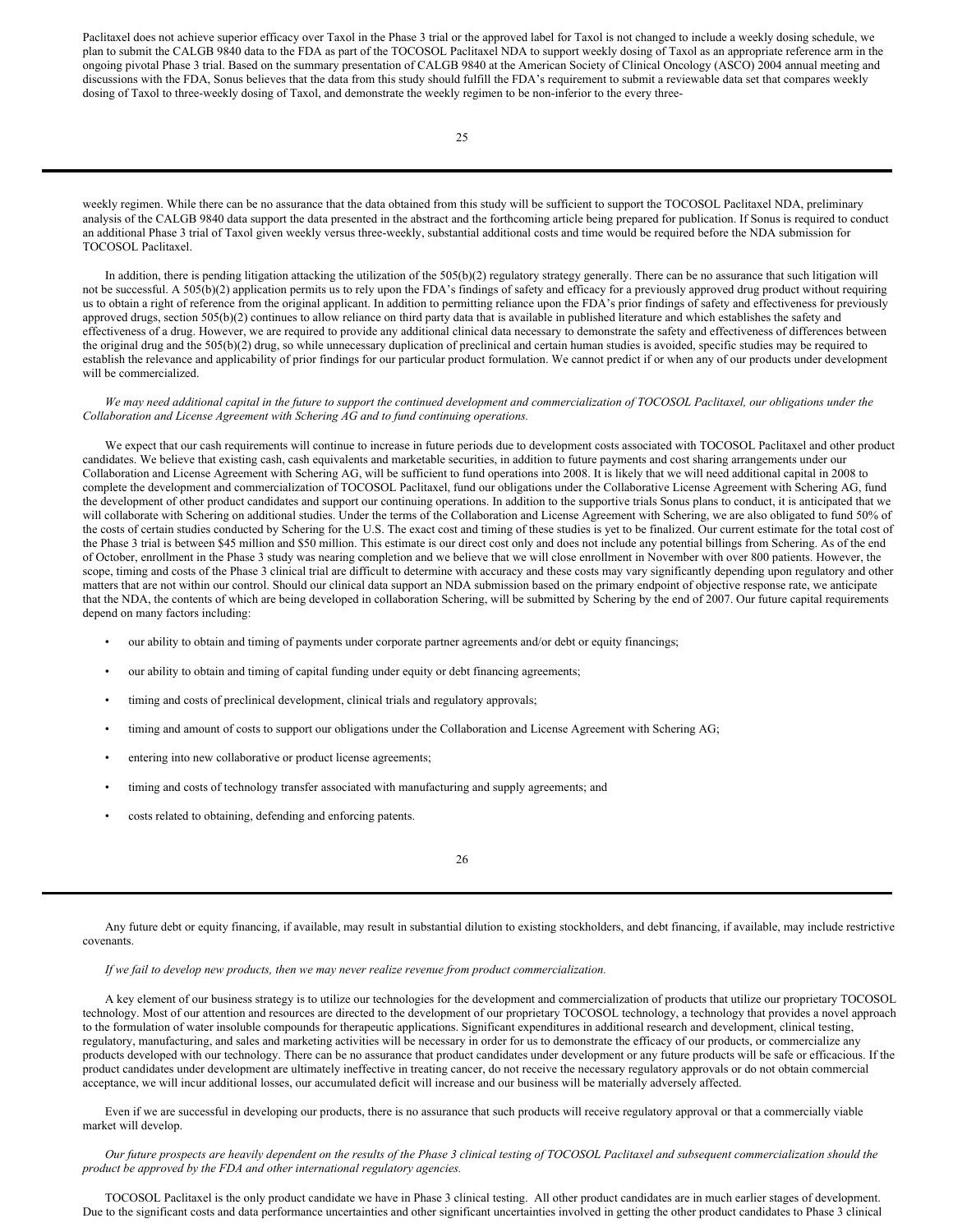testing, our current prospects are substantially dependent on the outcome of the current Phase 3 trial with TOCOSOL Paclitaxel. There can also be no assurance that performance seen to-date for TOCOSOL Paclitaxel in Phase 1 and 2 clinical testing will be reflected in the final data for the current Phase 3 clinical trial, or that the product will be approved by the FDA or other international regulatory agencies, or achieve commercial success, if approved.

We have a history of operating losses which we expect will continue and we may never become profitable.

We have experienced significant accumulated losses since our inception, and are expected to incur net losses for the foreseeable future. These losses have resulted primarily from expenses associated with our research and development activities, including nonclinical and clinical trials, and general and administrative expenses. As of September 30, 2006, our accumulated deficit totaled \$104.7 million. We anticipate that our operating losses will continue as we further invest in research and development for our products. We will not generate the majority of milestone or royalty revenues under our collaboration and license agreement with Schering AG unless and until we receive regulatory approvals, which are not likely to occur until 2008 and beyond. Even if we generate milestone and royalty revenues, there can be no assurance that we will be able to achieve or sustain profitability. Our results of operations have varied and will continue to vary significantly and depend on, among other factors:

- our ability to obtain and timing of payments under corporate partner agreements and/or debt or equity financings;
- timing and costs of preclinical development, clinical trials and regulatory approvals;
- timing and amount of costs to support our obligations under the Collaboration and License Agreement with Schering AG;

27

- drug discovery and research and development;
- entering into new collaborative or product license agreements for products in our pipeline;
- timing and costs of technology transfer associated with manufacturing and supply agreements; and
- costs related to obtaining, defending and enforcing patents.

## *We depend on third parties for funding, clinical development, manufacturing and distribution of TOCOSOL Paclitaxel.*

We are dependent, and may in the future be dependent, on third parties for funding or performance of a variety of key activities including research, clinical development, manufacturing, marketing, sales and distribution of our products. Our current business strategy is to enter into agreements with third parties both to license rights to our potential products and to develop and commercialize new products. We executed an agreement with Schering AG for TOCOSOL Paclitaxel in October 2005. Under the Collaboration and License Agreement, Schering has a worldwide exclusive license to market and promote TOCOSOL Paclitaxel and is responsible for clinical development and regulatory activities outside of the U.S. If these arrangements with Schering or other third parties are terminated or the collaborations are not successful, we will be required to identify alternative sources of funding to finance research, clinical development, manufacturing, marketing, sales and/or distribution. Our inability to secure additional funding would have a material adverse effect on our business, financial condition and results of operations. Our success depends in part upon the performance by these collaborators of their responsibilities under these arrangements. We have no control over the resources that our partners may devote to the development and commercialization of products under these collaborations and our partners may fail to conduct their collaborative activities successfully or in a timely manner. On April 13, 2006, a wholly owned subsidiary of Bayer AG, a German corporation, or Bayer, submitted a formal tender offer to the stockholders of Schering to purchase all of the outstanding shares of Schering. The pending acquisition is in the final legal stages of approval. We are not aware if the acquisition will have any effect on our business, financial condition or results of operations in the future.

#### If we lose our key personnel or are unable to attract and retain qualified scientific and management personnel, we may be unable to become profitable.

We are highly dependent on our key executives, including Michael A. Martino, President & Chief Executive Officer and Alan Fuhrman, Senior Vice President & Chief Financial Officer. We do not have employment agreements in place with these key executives nor do we maintain any key person life insurance coverage on these persons. The loss of any of these key executives or the inability to recruit and retain qualified scientific personnel to perform research and development and qualified management personnel could have a material adverse effect on our business, financial condition and results of operations. There can be no assurance that we will be able to attract and retain such personnel on acceptable terms, if at all, given the competition for experienced scientists and other personnel among numerous medical and pharmaceutical companies, universities and research institutions.

## Future U.S. or international legislative or administrative actions also could prevent or delay regulatory approval of our products.

Even if regulatory approvals are obtained, they may include significant limitations on the indicated uses for which a product may be marketed. A marketed product also is subject to continual FDA, EMEA and other regulatory agency review and regulation. Later discovery of previously unknown problems or failure to comply with the applicable regulatory requirements may result in restrictions on the marketing of a product or withdrawal of the product from the market, as well as possible civil or criminal sanctions. In addition, if marketing approval is obtained, the FDA, EMEA or other regulatory agency may require post-marketing testing and surveillance programs to monitor the product's efficacy and side effects. Results of these post-marketing programs may prevent or limit the further marketing of a product.

The development of pharmaceutical products in general and the development of paclitaxel reformulations in particular is extremely competitive, and if we fail to *compete ef ectively, it would negatively impact our business.*

Competition in the development of pharmaceutical products is intense and expected to increase. We also believe that other medical and pharmaceutical companies will compete with us in the areas of research and development, acquisition of products and technology licenses, and the manufacturing and marketing of our products. Success of products in these fields will be based primarily on:

- efficacy:
- safety;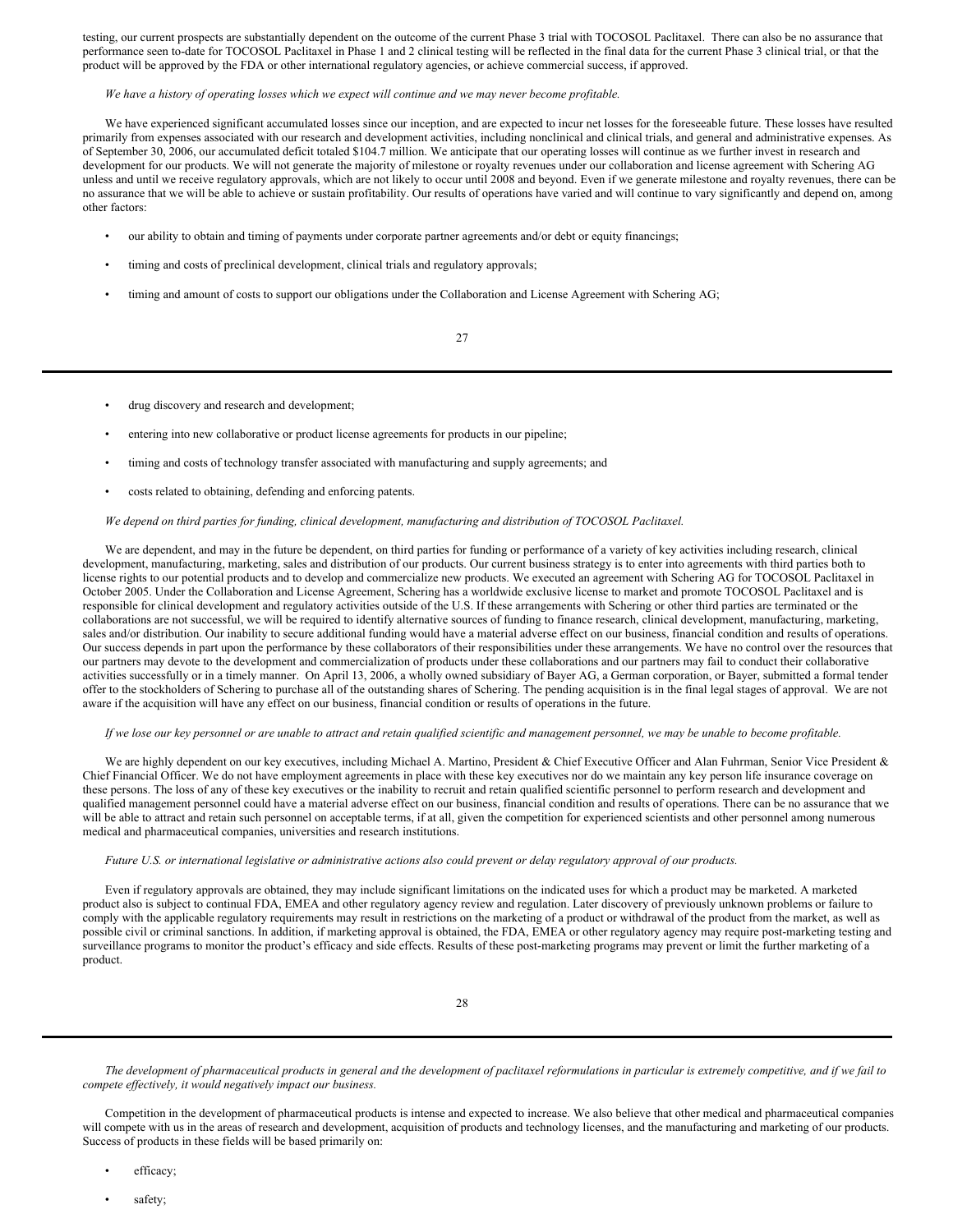- price;
- ease of administration;
- breadth of approved indications; and
- physician, healthcare payor and patient acceptance.

Several other companies are developing paclitaxel reformulations with a goal of delivering a more effective and tolerable therapy than the approved paclitaxel products. Some of these products are further in development than TOCOSOL Paclitaxel and may achieve regulatory approval before our product. On January 7, 2005, Abraxis BioScience (formerly American Pharmaceutical Partners) obtained FDA approval to market its paclitaxel-based product, ABRAXANE (paclitaxel proteinbound particles for injectible suspension). In addition, sanofi-aventis has a taxane product, Taxotere (docetaxel), which is similar to paclitaxel and is marketed for the treatment of breast, non-small cell lung and prostate cancers. There are also a number of generic paclitaxel products, identical to Taxol, currently on the market. As a result of the increased competition, the price for paclitaxel products has been under pressure and may drop significantly even if we achieve regulatory approval.

Many of our competitors and potential competitors, including large pharmaceutical, chemical and biotechnology concerns and universities and other research institutions, have substantially greater financial, technical and human resources than we do and have substantially greater experience in developing products, obtaining regulatory approvals and marketing and manufacturing medical products. Accordingly, these competitors may succeed in obtaining FDA approval for their products more rapidly than we do. In addition, other technologies or products may be developed that have an entirely different approach that would render our technology and products noncompetitive or obsolete. If we fail to compete effectively, it would have a material adverse effect on our business, financial condition and results of operations.

## We rely on third party suppliers and manufacturers to produce products that we develop and failure to retain such suppliers and manufacturers would adversely *impact our ability to commercialize our products.*

We currently rely on third parties to supply the chemical ingredients necessary for our drug product candidates. We have entered into supply agreements for the supply of GMP grade paclitaxel, which is the active pharmaceutical ingredient in TOCOSOL Paclitaxel. The chemical ingredients for our products are manufactured by a limited number of vendors. The inability of these vendors to supply medical-grade materials to us could delay the manufacturing of, or cause us to cease the manufacturing of our products. We also rely on third parties to manufacture our products for research and development and clinical trials. TEVA Pharmaceuticals USA (TEVA) is our primary manufacturer of TOCOSOL Paclitaxel for clinical studies and has also agreed to manufacture TOCOSOL Paclitaxel for commercialization. The TEVA agreement has an initial term of five years after market introduction of TOCOSOL Paclitaxel, provided that market introduction occurs before June 2009, and is not terminable at will. On March 2, 2006, Schering gave us notice of its assumption of the manufacturing of TOCOSOL Paclitaxel. We previously manufactured clinical supplies of TOCOSOL Paclitaxel at other GMP certified contract laboratories. Suppliers and manufacturers of our products must operate under

29

GMP regulations, as required by the FDA, and there are a limited number of contract manufacturers that operate under GMP regulations. GMP are enumerated in FDA regulations and guidance documents. The facilities, procedures, and operations of our contract manufacturers must be determined to be adequate by the FDA before approval of product manufacturing. Manufacturing facilities are subject to inspections by the FDA for compliance with GMP, licensing specifications, and other FDA regulations. Failure to comply with FDA and other governmental regulations can result in fines, unanticipated compliance expenditures, recall or seizure of products, total or partial suspension of production and/or distribution, suspension of the FDA's review of NDAs, injunctions and criminal prosecution. Any of these actions could have a material adverse effect on us. Our reliance on independent manufacturers involves a number of other risks, including the absence of adequate capacity, the unavailability of, or interruptions in, access to necessary manufacturing processes and reduced control over delivery schedules. If our manufacturers are unable or unwilling to continue manufacturing our products in required volumes or have problems with commercial scale-up, we will have to identify acceptable alternative manufacturers. The use of a new manufacturer may cause significant interruptions in supply if the new manufacturer has difficulty manufacturing products to our specifications. Further, the introduction of a new manufacturer may increase the variation in the quality of our products.

### If we fail to secure adequate intellectual property protection or become involved in an intellectual property dispute, it could significantly harm our financial *results and ability to compete.*

Our success will depend, in part, on our ability to obtain and defend patents and protect trade secrets. As of September 30, 2006, we held nine United States patents and five patents outside the U.S., one each in Canada, South Korea, Taiwan, Mexico and India pertaining to our proprietary TOCOSOL technology. We hold one additional United States patent directed to other technologies. Additional patent applications are pending in the United States and counterpart filings have been made in Europe, Canada and key countries in Asia and Latin America. The patent position of medical and pharmaceutical companies is highly uncertain and involves complex legal and factual questions. There can be no assurance that any claims which are included in pending or future patent applications will be issued, that any issued patents will provide us with competitive advantages or will not be challenged by third parties, or that the existing or future patents of third parties will not have an adverse effect on our ability to commercialize our products. Furthermore, there can be no assurance that other companies will not independently develop similar products, duplicate any of our products or design around patents that may be issued to us. Litigation may be necessary to enforce any patents issued to us or to determine the scope and validity of others' proprietary rights in court or administrative proceedings. Any litigation or administrative proceeding could result in substantial costs to us and distraction of our management. An adverse ruling in any litigation or administrative proceeding could have a material adverse effect on our business, financial condition and results of operations.

#### *Our commercial success will depend in part on not infringing patents issued to competitors.*

There can be no assurance that patents belonging to competitors will not require us to alter our products or processes, pay licensing fees or cease development of our current or future products. Any litigation regarding infringement could result in substantial costs to us and distraction of our management, and any adverse ruling in any litigation could have a material adverse effect on our business, financial condition and results of operations. Further, there can be no assurance that we will be able to license other technology that we may require at a reasonable cost or at all. Failure by us to obtain a license to any technology that we may require to commercialize our products could result in the termination of the Collaboration and License Agreement with Schering AG and would have a material adverse effect on our business, financial condition and results of operations. In addition, to determine the priority of inventions and the ultimate ownership of patents, we may participate in interference, reissue or re-examination proceedings conducted by the U.S. Patent and Trademark Office or in proceedings before international agencies with respect to any of our existing patents or patent applications or any future patents or applications, any of which could result in loss of ownership of existing, issued patents, substantial costs to us and distraction of our management.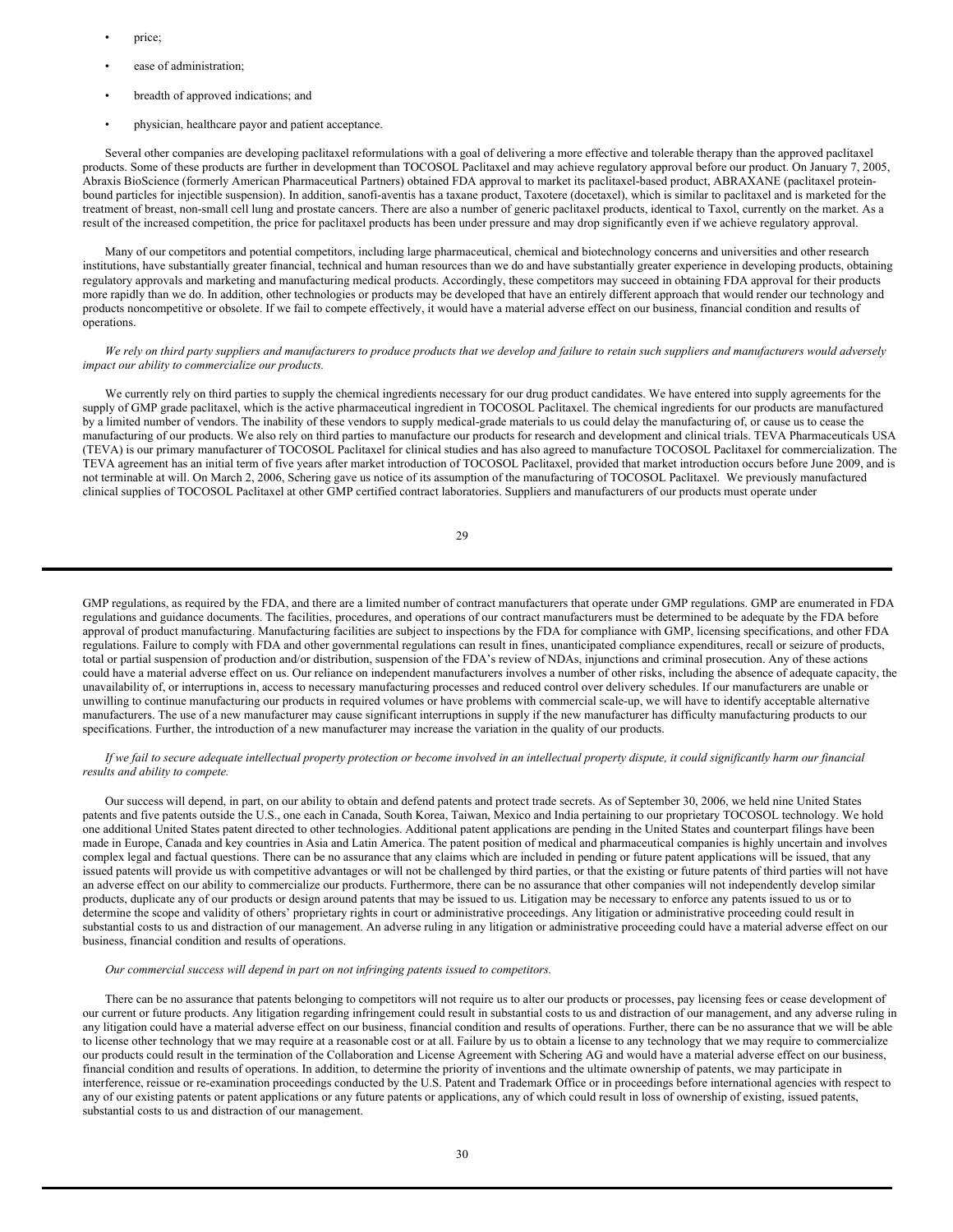### Reimbursement procedures and future healthcare reform measures are uncertain and may adversely impact our ability to successfully sell pharmaceutical *products.*

Our ability to successfully sell any pharmaceutical products will depend in part on the extent to which government health administration authorities, private health insurers and other organizations will reimburse patients for the costs of future pharmaceutical products and related treatments. In the United States, government and other third-party payors have sought to contain healthcare costs by limiting both coverage and the level of reimbursement for new pharmaceutical products approved for marketing by the FDA. In some cases, these payors may refuse to provide any coverage for uses of approved products to treat medical conditions even though the FDA has granted marketing approval. Healthcare reform may increase these cost containment efforts. We believe that managed care organizations may seek to restrict the use of new products, delay authorization to use new products or limit coverage and the level of reimbursement for new products. Internationally, where national healthcare systems are prevalent, little if any funding may be available for new products, and cost containment and cost reduction efforts can be more pronounced than in the United States.

#### *If our products are not accepted by the medical community our business will suf er.*

Commercial sales of our proposed products will substantially depend upon the products' efficacy and on their acceptance by the medical community. Widespread acceptance of our products will require educating the medical community as to the benefits and reliability of the products. Our proposed products may not be accepted, and, even if accepted, we are unable to estimate the length of time it would take to gain such acceptance.

#### The businesses in which we engage have a risk of product liability, and in the event of a successful suit against us, our business could be severely harmed.

The testing, marketing and sale of pharmaceutical products entails a risk of product liability claims by consumers and others. We currently maintain product liability insurance for our clinical trials with limits of \$10 million per claim and in the aggregate, which we believe to be adequate for current non-commercial and Phase 3 applications of our products. In the event of a successful suit against us, the lack or insufficiency of insurance coverage could have a material adverse effect on our business and financial condition.

#### Since we use hazardous materials in our business, we may be subject to claims relating to improper handling, storage or disposal of these materials.

Our research and development activities involve the controlled use of hazardous materials, chemicals and various radioactive compounds. We are subject to federal, state and local laws and regulations governing the use, manufacture, storage, handling and disposal of such materials and certain waste products. Although we believe that our safety procedures for handling and disposing of such materials comply with the standards prescribed by state and federal regulations, the risk of accidental contamination or injury from these materials cannot be eliminated completely. In the event of such an accident, we could be held liable for any damages that result and any such liability not covered by insurance could exceed our resources. Compliance with environmental laws and regulations may be expensive, and current or future environmental regulations may impair our research, development or production efforts.

## Market volatility may affect our stock price and the value of an investment in our common stock may be subject to sudden decreases.

The trading price for our common stock has been, and we expect it to continue to be, volatile. The price at which our common stock trades depends upon a number of factors, including our historical and anticipated operating results, preclinical and clinical trial results, market perception of the prospects for

31

biotechnology companies as an industry sector and general market and economic conditions, some of which are beyond our control. Factors such as fluctuations in our financial and operating results, changes in government regulations affecting product approvals, reimbursement or other aspects of our or our competitors' businesses, FDA review of our product development activities, the results of preclinical studies and clinical trials, announcements of technological innovations or new commercial products by us or our competitors, developments concerning key personnel and our intellectual property rights, significant collaborations or strategic alliances and publicity regarding actual or potential performance of products under development by us or our competitors could also cause the market price of our common stock to fluctuate substantially. In addition, the stock market has from time to time experienced extreme price and volume fluctuations. These broad market fluctuations may lower the market price of our common stock. Moreover, during periods of stock market price volatility, share prices of many biotechnology companies have often fluctuated in a manner not necessarily related to the companies' operating performance. Also, biotechnology or pharmaceutical stocks may be volatile even during periods of relative market stability. Accordingly, our common stock may be subject to greater price volatility than the stock market as a whole.

## Failure to satisfy NASDAQ Global Market listing requirements may result in our common stock being delisted from The NASDAQ Global Market.

Our common stock is currently listed on The NASDAQ Global Market under the symbol "SNUS." For continued inclusion on The NASDAQ Global Market, we must maintain among other requirements stockholders' equity of at least \$10.0 million, a minimum bid price of \$1.00 per share and a market value of our public float of at least \$5.0 million; or market capitalization of at least \$50 million, a minimum bid price of \$1.00 per share and a market value of our public float of at least \$15.0 million. As of September 30, 2006, we had stockholders' equity of approximately \$49.2 million. In the event that we fail to satisfy the listing standards on a continuous basis, our common stock may be removed from listing on The NASDAQ Global Market. If our common stock were delisted from The NASDAQ Global Market, our common stock may be transferred to the NASDAQ Capital Market if we satisfy the listing criteria for the NASDAQ Capital Market or trading of our common stock, if any, may be conducted in the over-the-counter market in the so-called "pink sheets" or, if available, the National Association of Securities Dealer's "Electronic Bulletin Board." Consequently, broker-dealers may be less willing or able to sell and/or make a market in our common stock. Additionally, an investor would find it more difficult to dispose of, or to obtain accurate quotations for the price of, our common stock. As a result of a delisting, it may become more difficult for us to raise funds through the sale of our securities.

## **Item 6. Exhibits**

- <span id="page-17-0"></span>10.23 First Amendment to Sonus Pharmaceuticals, Inc. 2000 Stock Incentive Plan
- 31.1 Certification of President and Chief Executive Officer pursuant to Rule 13a-14(a) or 15d-14(a).
- 31.2 Certification of Chief Financial Officer pursuant to Rule 13a-14(a) or 15d-14(a).
- 32.1 Certification of President and Chief Executive Officer pursuant to Rule 13a-14(b) or 15d-14(b).
- 32.2 Certification of Chief Financial Officer pursuant to Rule 13a-14(b) or 15d-14(b).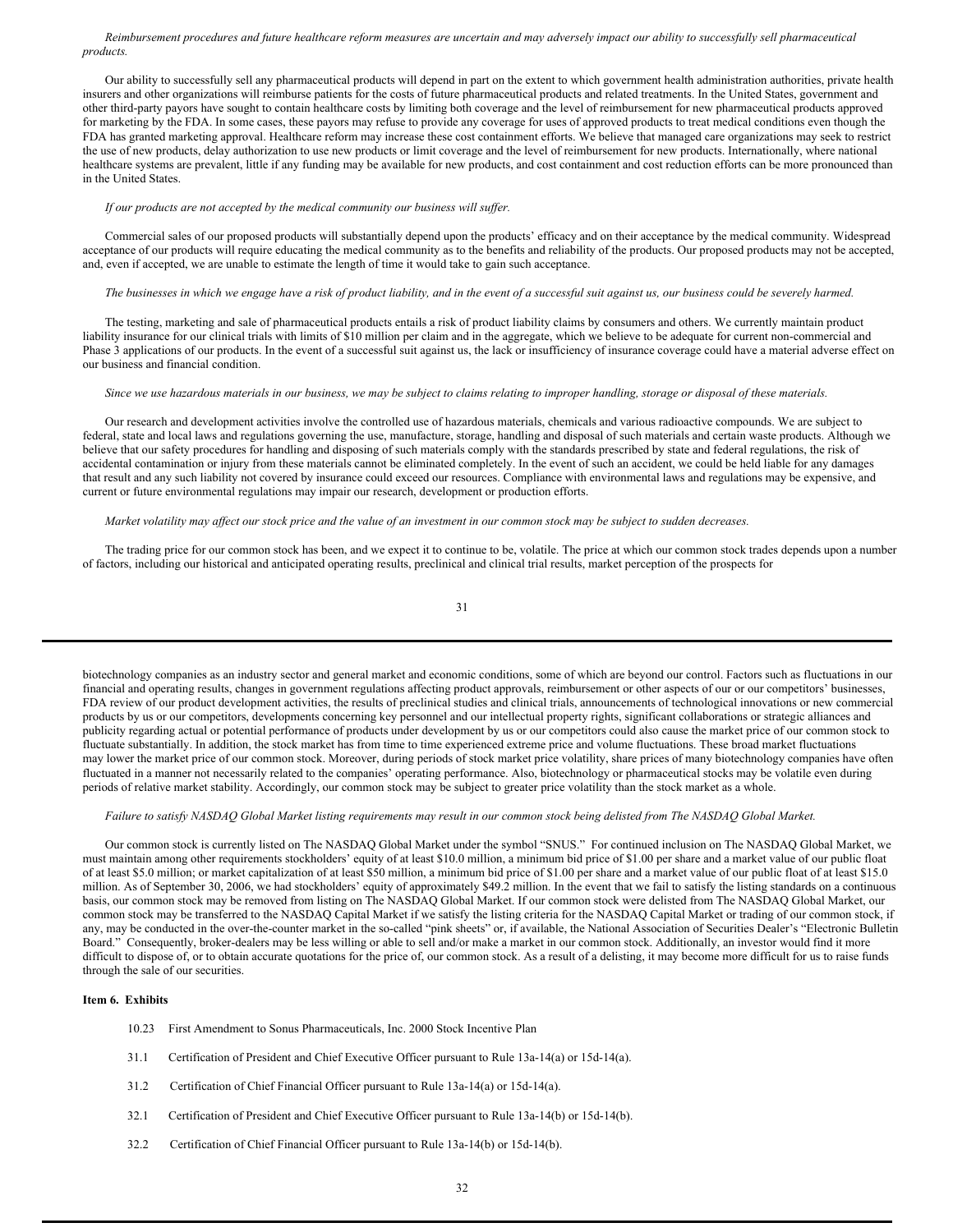## **SIGNATURES**

In accordance with the requirements of the Securities Exchange Act, the registrant caused this report to be signed on its behalf by the undersigned, thereunto duly authorized.

## **SONUS PHARMACEUTICALS, INC.**

Date: November 8, 2006 By: /s/ Alan Fuhrman

Alan Fuhrman Senior Vice President, Chief Financial Officer (Principal Financial Officer)

33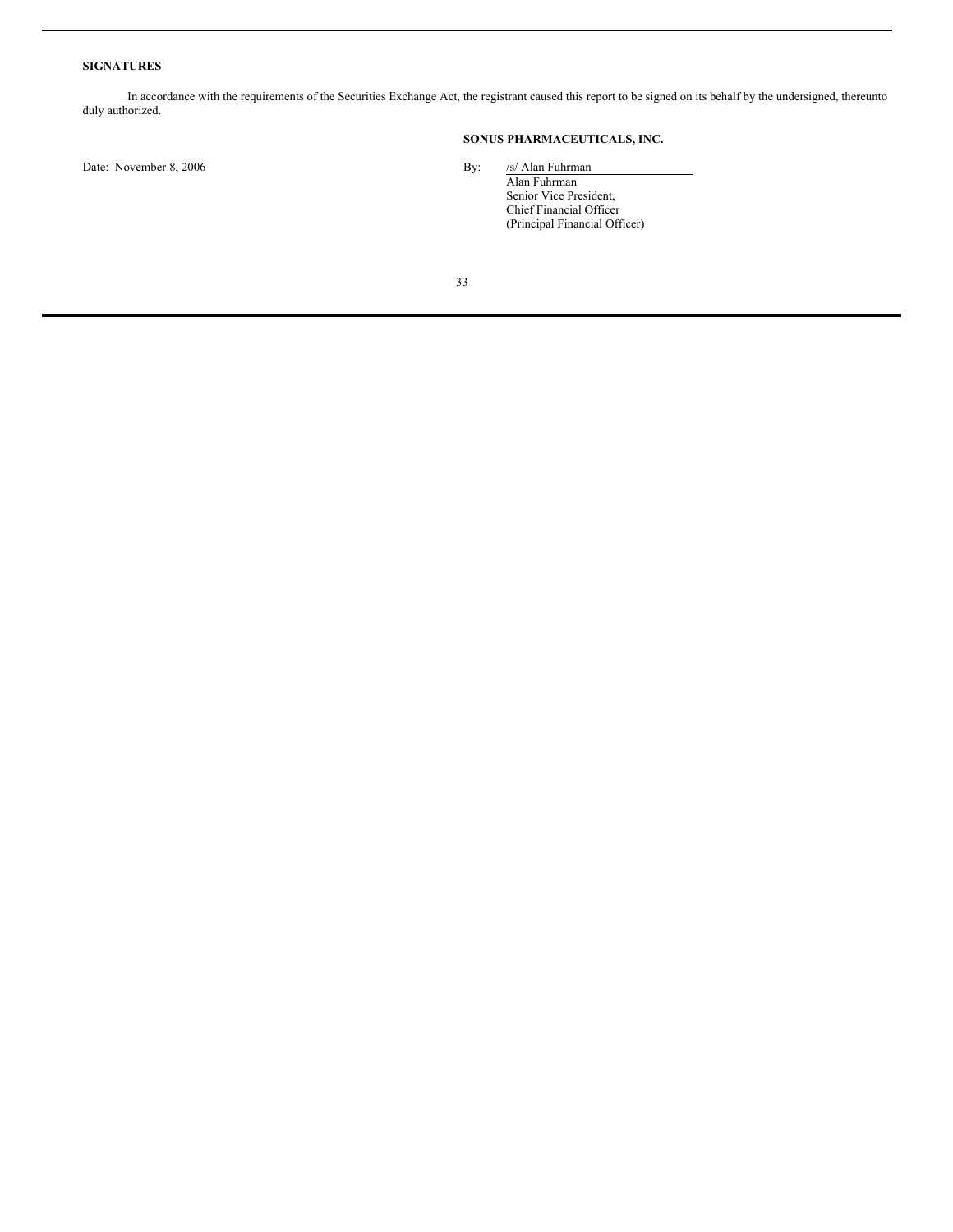## **FIRST AMENDMENT TO SONUS PHARMACEUTICALS, INC. 2000 STOCK INCENTIVE PLAN**

This First Amendment to the Sonus Pharmaceuticals, Inc. 2000 Stack Incentive Plan (the "Plan") is made effective as of August 28, 2006.

WHEREAS, The Board of Directors of the Company deems it necessary and in the best interests of the Company and its stockholders that Section 7.1 of the Plan be amended and restated as set forth herein;

NOW THEREFORE BE IT RESOLVED, that the Plan is hereby amended as follows:

1. Section 7.1 of the Plan is hereby amended and restated to read in full as follows:

"7.1 ADMINISTRATOR. Authority to control and manage the operation and administration of the Plan shall be vested in the Board, which may delegate such responsibilities in whole or in part to a committee consisting of two (2) or more members of the Board (the "Committee"). Members of the Committee may be appointed from time to time by, and shall serve at the pleasure of, the Board. The Board (or the Committee, as applicable) may delegate to the Chief Executive Officer of the Company the authority to (i) designate new employees of the Company or an Affiliated Company who are not officers of the Company to be the recipient of Incentive Options, Nonqualified Options or Rights of Purchase, and (ii) determine the number of shares of Common Stock to be subject to such Incentive Options, Nonqualified Options or Rights of Purchase; provided, however, that the Board resolutions regarding such delegation of authority or the employee compensation program approved by the Board or Committee shall specify the maximum number of shares of Common Stock that may be subject to any Incentive Option, Nonqualified Option or Right of Purchase granted by the Chief Executive Officer depending upon the employee group of such new Employee; and provided, further, that the Chief Executive Officer may not grant options to himself, or any other officer of the Company. As used herein, the term "Administrator" means the Board or, with respect to any matter as to which responsibility has been delegated to the Committee or the Chief Executive Officer, the term Administrator shall mean the Committee or the Chief Executive Officer, as the case may be."

2. Unless otherwise amended as set forth herein, the terms and provisions of the Plan shall remain in full force and effect.

IN WITNESS WHEREOF, the undersigned has executed the First Amendment as of the day and year first above written.

**SONUS PHARMACEUTICALS, INC.,** a Delaware corporation

By: /s/Michael A. Martino

Name: Michael A. Martino Title: President and Chief Executive Officer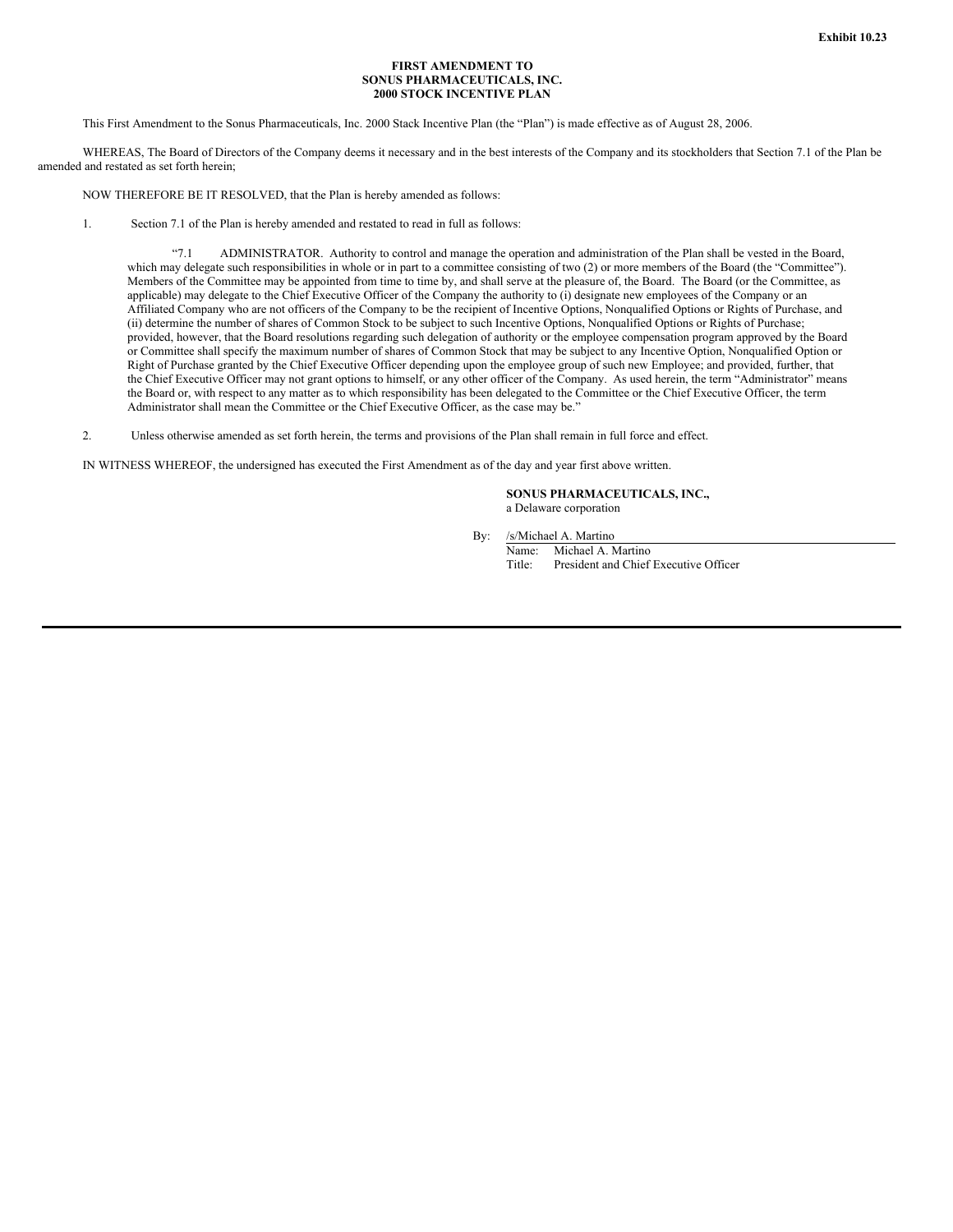## **Certification Pursuant to Rule 13a-14(a) or Rule 15d-14(a) of the Securities Exchange Act of 1934**

I, Michael A. Martino, certify that:

- 1. I have reviewed this quarterly report on Form 10-Q of Sonus Pharmaceuticals, Inc.;
- 2. Based on my knowledge, this report does not contain any untrue statement of a material fact or omit to state a material fact necessary to make the statements made, in light of the circumstances under which such statements were made, not misleading with respect to the period covered by this report;
- 3. Based on my knowledge, the financial statements, and other financial information included in this report, fairly present in all material respects the financial condition, results of operations and cash flows of the registrant as of, and for, the periods presented in this report;
- 4. The registrant's other certifying officer and I are responsible for establishing and maintaining disclosure controls and procedures (as defined in Exchange Act Rules  $13a-15(e)$  and  $15d-15(e)$ ) and internal control over financial reporting (as defined in Exchange Act Rules  $13a-15(f)$  and  $15d-15(f)$ ) for the registrant and have:
	- (a) Designed such disclosure controls and procedures, or caused such disclosure controls and procedures to be designed under our supervision, to ensure that material information relating to the registrant, including its consolidated subsidiaries, is made known to us by others within those entities, particularly during the period in which this report is being prepared;
	- (b) Designed such internal control over financial reporting, or caused such internal control over financial reporting to be designed under our supervision, to provide reasonable assurance regarding the reliability of financial reporting and the preparation of financial statements for external purposes in accordance with generally accepted accounting principles;
	- (c) Evaluated the effectiveness of the registrant's disclosure controls and procedures and presented in this report our conclusions about the effectiveness of the disclosure controls and procedures, as of the end of the period covered by this report based on such evaluation; and
	- (d) Disclosed in this report any change in the registrant's internal control over financial reporting that occurred during the registrant's most recent fiscal quarter (the registrant's fourth fiscal quarter in the case of an annual report) that has materially affected, or is reasonably likely to materially affect, the registrant's internal control over financial reporting; and
- 5. The registrant's other certifying officer and I have disclosed, based on our most recent evaluation of internal control over financial reporting, to the registrant's auditors and the audit committee of the registrant's board of directors (or persons performing the equivalent functions):
	- (a) all significant deficiencies and material weaknesses in the design or operation of internal control over financial reporting which are reasonably likely to adversely affect the registrant's ability to record, process, summarize and report financial information; and
	- (b) any fraud, whether or not material, that involves management or other employees who have a significant role in the registrant's internal control over financial reporting.

Date: November 8, 2006

/s/ Michael A. Martino Michael A. Martino President and Chief Executive Officer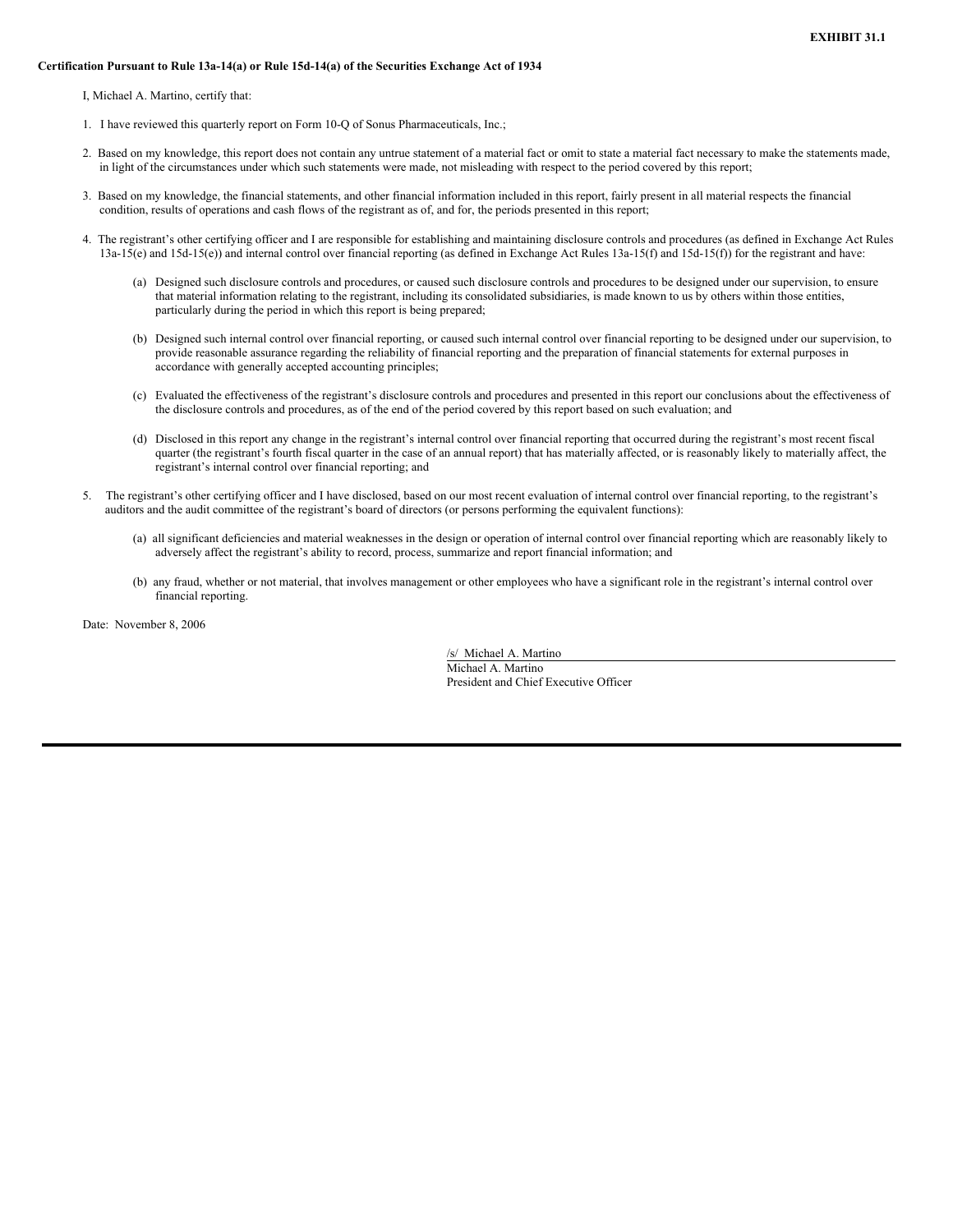### **Certification Pursuant to Rule 13a-14(a) or Rule 15d-14(a) of the Securities Exchange Act of 1934**

I, Alan Fuhrman, certify that:

- 1. I have reviewed this quarterly report on Form 10-Q of Sonus Pharmaceuticals, Inc.;
- 2. Based on my knowledge, this report does not contain any untrue statement of a material fact or omit to state a material fact necessary to make the statements made, in light of the circumstances under which such statements were made, not misleading with respect to the period covered by this report;
- 3. Based on my knowledge, the financial statements, and other financial information included in this report, fairly present in all material respects the financial condition, results of operations and cash flows of the registrant as of, and for, the periods presented in this report;
- 4. The registrant's other certifying officer and I are responsible for establishing and maintaining disclosure controls and procedures (as defined in Exchange Act Rules  $13a-15(e)$  and  $15d-15(e)$ ) and internal control over financial reporting (as defined in Exchange Act Rules  $13a-15(f)$  and  $15d-15(f)$ ) for the registrant and have:
	- (a) Designed such disclosure controls and procedures, or caused such disclosure controls and procedures to be designed under our supervision, to ensure that material information relating to the registrant, including its consolidated subsidiaries, is made known to us by others within those entities, particularly during the period in which this report is being prepared;
	- (b) Designed such internal control over financial reporting, or caused such internal control over financial reporting to be designed under our supervision, to provide reasonable assurance regarding the reliability of financial reporting and the preparation of financial statements for external purposes in accordance with generally accepted accounting principles;
	- (c) Evaluated the effectiveness of the registrant's disclosure controls and procedures and presented in this report our conclusions about the effectiveness of the disclosure controls and procedures, as of the end of the period covered by this report based on such evaluation; and
	- (d) Disclosed in this report any change in the registrant's internal control over financial reporting that occurred during the registrant's most recent fiscal quarter (the registrant's fourth fiscal quarter in the case of an annual report) that has materially affected, or is reasonably likely to materially affect, the registrant's internal control over financial reporting; and
- 5. The registrant's other certifying officer and I have disclosed, based on our most recent evaluation of internal control over financial reporting, to the registrant's auditors and the audit committee of the registrant's board of directors (or persons performing the equivalent functions):
	- (a) all significant deficiencies and material weaknesses in the design or operation of internal control over financial reporting which are reasonably likely to adversely affect the registrant's ability to record, process, summarize and report financial information; and
	- (b) any fraud, whether or not material, that involves management or other employees who have a significant role in the registrant's internal control over financial reporting.

Date: November 8, 2006

/s/ Alan Fuhrman Alan Fuhrman Senior Vice President and Chief Financial Officer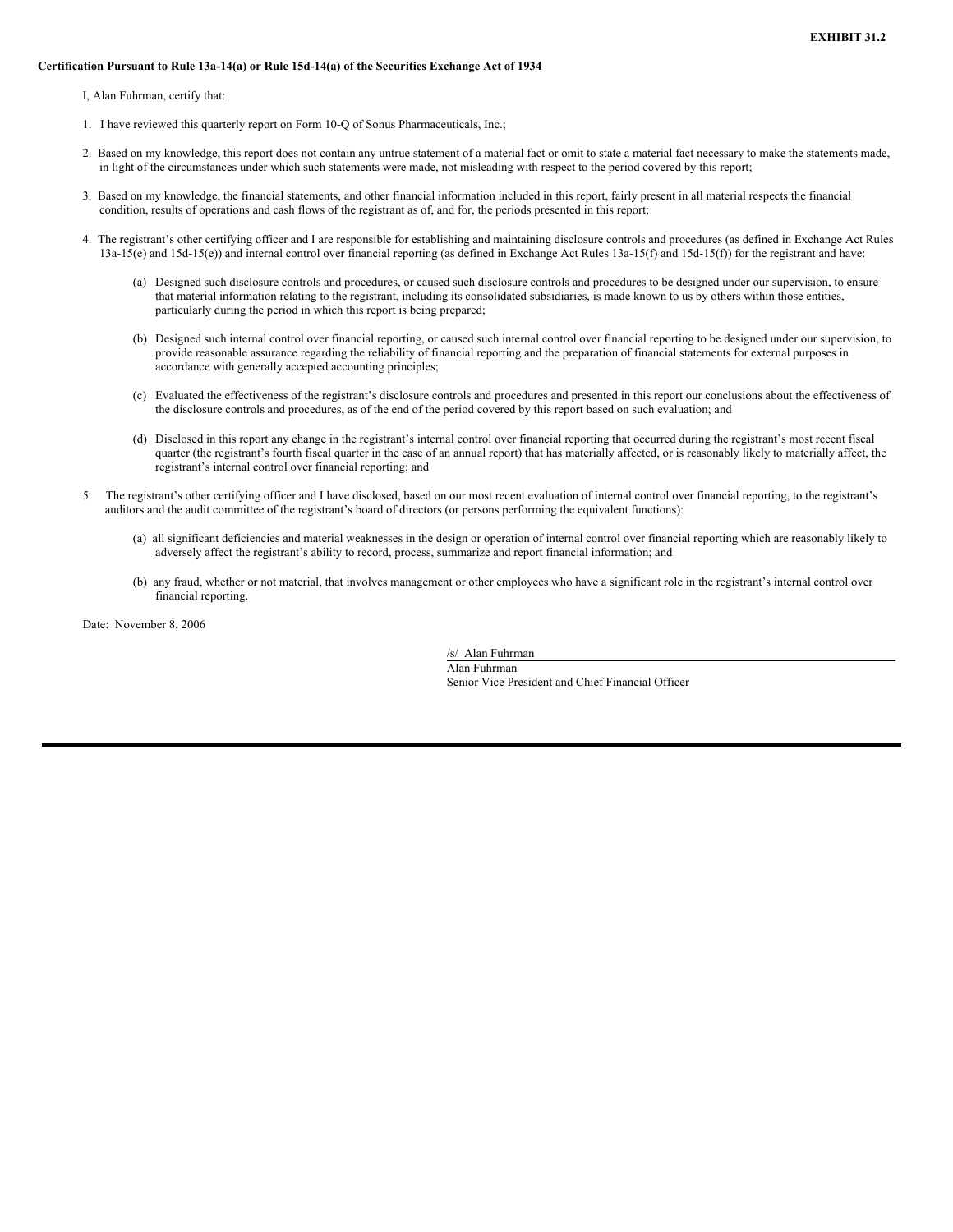## Certification Pursuant to Rule 13a-14(b) or Rule 15d-14(b) of the Securities Exchange Act of 1934 and U.S.C. Section 1350

I, Michael A. Martino, President and Chief Executive Officer of Sonus Pharmaceuticals, Inc. (the "Company"), certify, pursuant to Rule 13a-14(b) or Rule 15d-14(b) of the Securities Exchange Act of 1934 and 18 U.S.C. Section 1350, that:

- (1) the Quarterly Report on Form 10-Q of the Company for the quarterly period ended September 30, 2006 (the "Report") fully complies with the requirements of Section 13(a) or 15(d) of the Securities Exchange Act of 1934 (15 U.S.C. 78m or 780(d)); and
- (2) the information contained in the Report fairly presents, in all material respects, the financial condition and results of operations of the Company.

Dated: November 8, 2006

/s/ Michael A. Martino Michael A. Martino President and Chief Executive Officer